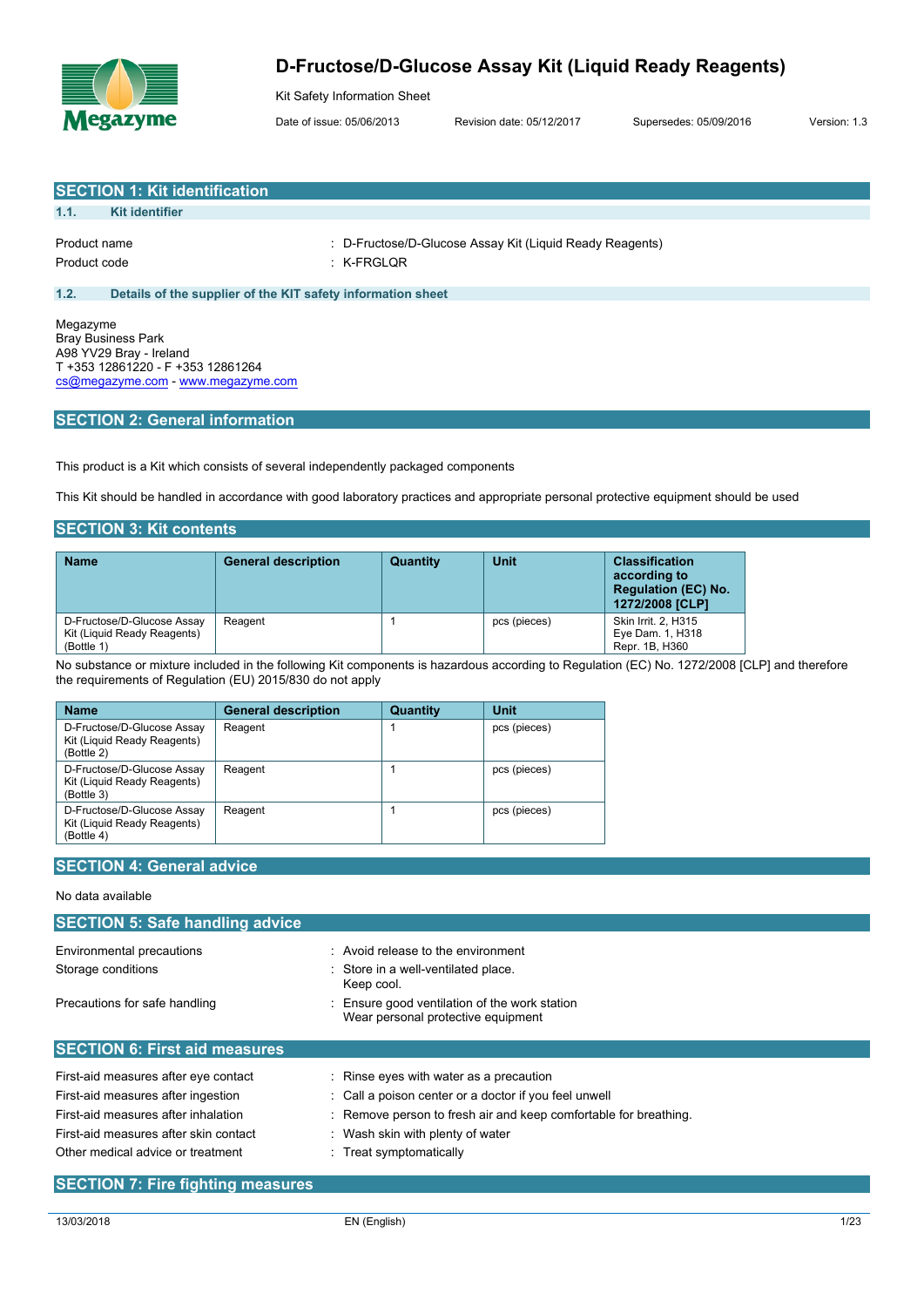Kit Safety Information Sheet

| Protection during firefighting                      | : Do not attempt to take action without suitable protective equipment<br>Self-contained breathing apparatus<br>Complete protective clothing |
|-----------------------------------------------------|---------------------------------------------------------------------------------------------------------------------------------------------|
| Hazardous decomposition products in case of<br>fire | : Toxic fumes may be released                                                                                                               |

# **SECTION 8: Other information**

No data available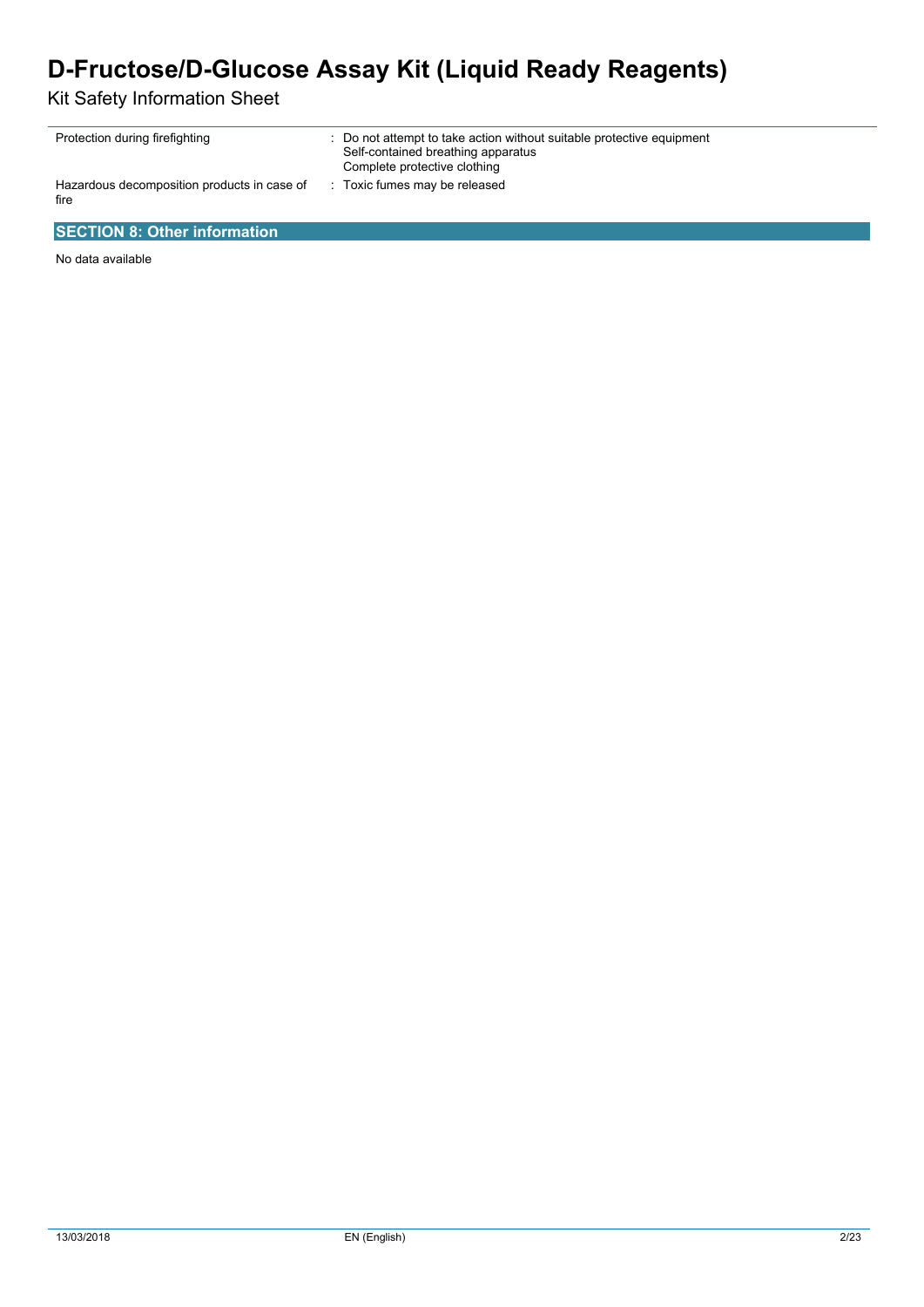

Safety Data Sheet

according to Regulation (EU) 2015/830<br>Date of issue: 05/06/2013 Revis Revision date: 06/12/2017 Supersedes: 05/09/2016 Version: 1.3

|                             |                                                                                                                                    | SECTION 1: Identification of the substance/mixture and of the company/undertaking                                                                   |
|-----------------------------|------------------------------------------------------------------------------------------------------------------------------------|-----------------------------------------------------------------------------------------------------------------------------------------------------|
| 1.1.                        | <b>Product identifier</b>                                                                                                          |                                                                                                                                                     |
| Product form                |                                                                                                                                    | : Mixture                                                                                                                                           |
| Product name                |                                                                                                                                    | : D-Fructose/D-Glucose Assay Kit (Liquid Ready Reagents) (Bottle 4)                                                                                 |
| Product code                |                                                                                                                                    | K-FRGLQR (Bottle 4)                                                                                                                                 |
| 1.2.                        |                                                                                                                                    | Relevant identified uses of the substance or mixture and uses advised against                                                                       |
| 1.2.1.                      | <b>Relevant identified uses</b>                                                                                                    |                                                                                                                                                     |
|                             | Industrial/Professional use spec                                                                                                   | : For professional use only                                                                                                                         |
|                             | Use of the substance/mixture                                                                                                       | : Use as laboratory reagent                                                                                                                         |
| 1.2.2.                      | <b>Uses advised against</b>                                                                                                        |                                                                                                                                                     |
|                             | No additional information available                                                                                                |                                                                                                                                                     |
| 1.3.                        | Details of the supplier of the safety data sheet                                                                                   |                                                                                                                                                     |
| Megazyme                    | <b>Bray Business Park</b><br>A98 YV29 Bray - Ireland<br>T +353 12861220 - F +353 12861264<br>cs@megazyme.com - www.megazyme.com    |                                                                                                                                                     |
| 1.4.                        | <b>Emergency telephone number</b>                                                                                                  |                                                                                                                                                     |
|                             | Emergency number                                                                                                                   | $: +353$ 12861220 [9 am to 5 pm GMT - Monday to Friday]                                                                                             |
|                             | <b>SECTION 2: Hazards identification</b>                                                                                           |                                                                                                                                                     |
| 2.1.                        | <b>Classification of the substance or mixture</b>                                                                                  |                                                                                                                                                     |
| Not classified<br>practice. | Classification according to Regulation (EC) No. 1272/2008 [CLP]<br>Adverse physicochemical, human health and environmental effects | To our knowledge, this product does not present any particular risk, provided it is handled in accordance with good occupational hygiene and safety |
| 2.2.                        | <b>Label elements</b>                                                                                                              |                                                                                                                                                     |
| <b>EUH-statements</b>       | Labelling according to Regulation (EC) No. 1272/2008 [CLP]                                                                         | : EUH032 - Contact with acids liberates very toxic gas.                                                                                             |
|                             |                                                                                                                                    | Labelling according to: exemption for inner packaging where the contents do not exceed 10ml                                                         |
|                             | No labelling required                                                                                                              |                                                                                                                                                     |
| 2.3.                        | <b>Other hazards</b>                                                                                                               |                                                                                                                                                     |
|                             | No additional information available                                                                                                |                                                                                                                                                     |
|                             | <b>SECTION 3: Composition/information on ingredients</b>                                                                           |                                                                                                                                                     |
| 3.1.                        | <b>Substances</b>                                                                                                                  |                                                                                                                                                     |
| Not applicable              |                                                                                                                                    |                                                                                                                                                     |
| 3.2.                        | <b>Mixtures</b>                                                                                                                    |                                                                                                                                                     |
|                             |                                                                                                                                    | This mixture does not contain any substances to be mentioned according to the criteria of section 3.2 of REACH annex II                             |

| <b>SECTION 4: First aid measures</b>             |                                                                  |
|--------------------------------------------------|------------------------------------------------------------------|
| <b>Description of first aid measures</b><br>4.1. |                                                                  |
| First-aid measures after inhalation              | : Remove person to fresh air and keep comfortable for breathing. |
| First-aid measures after skin contact            | Wash skin with plenty of water.                                  |
| First-aid measures after eye contact             | : Rinse eyes with water as a precaution.                         |
| First-aid measures after ingestion               | : Call a poison center or a doctor if you feel unwell.           |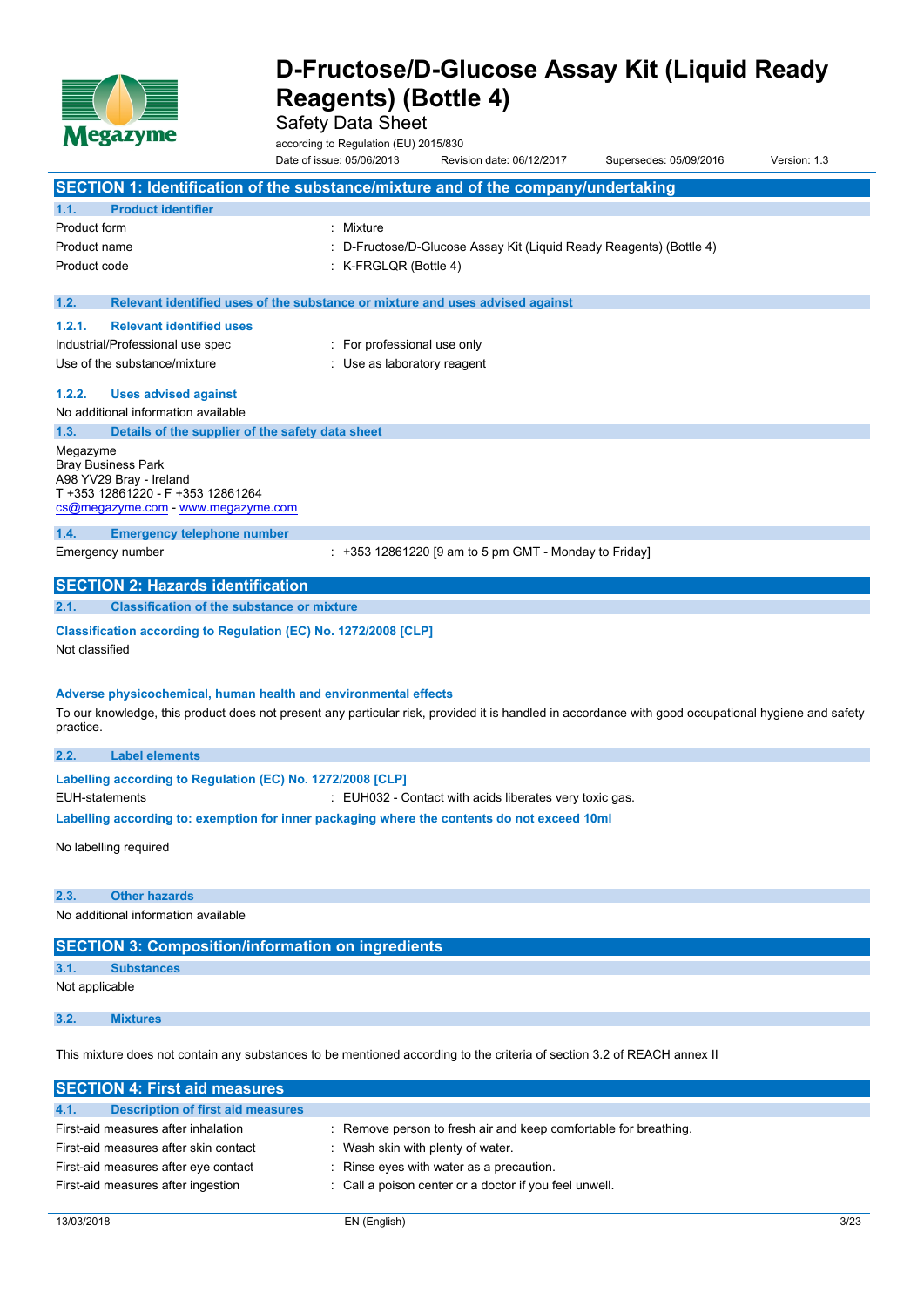Safety Data Sheet

according to Regulation (EU) 2015/830

| 4.2.              | Most important symptoms and effects, both acute and delayed<br>No additional information available |                                                                                                                                                              |
|-------------------|----------------------------------------------------------------------------------------------------|--------------------------------------------------------------------------------------------------------------------------------------------------------------|
| 4.3.              |                                                                                                    | Indication of any immediate medical attention and special treatment needed                                                                                   |
|                   | Treat symptomatically.                                                                             |                                                                                                                                                              |
|                   | <b>SECTION 5: Firefighting measures</b>                                                            |                                                                                                                                                              |
| 5.1.              | <b>Extinguishing media</b>                                                                         |                                                                                                                                                              |
|                   | Suitable extinguishing media                                                                       | : Water spray. Dry powder. Foam. Carbon dioxide.                                                                                                             |
| 5.2.              | Special hazards arising from the substance or mixture                                              |                                                                                                                                                              |
| fire              | Hazardous decomposition products in case of                                                        | : Toxic fumes may be released.                                                                                                                               |
| 5.3.              | <b>Advice for firefighters</b>                                                                     |                                                                                                                                                              |
|                   | Protection during firefighting                                                                     | Do not attempt to take action without suitable protective equipment. Self-contained breathing<br>apparatus. Complete protective clothing.                    |
|                   | <b>SECTION 6: Accidental release measures</b>                                                      |                                                                                                                                                              |
| 6.1.              | Personal precautions, protective equipment and emergency procedures                                |                                                                                                                                                              |
| 6.1.1.            | For non-emergency personnel                                                                        |                                                                                                                                                              |
|                   | <b>Emergency procedures</b>                                                                        | : Ventilate spillage area.                                                                                                                                   |
| 6.1.2.            | For emergency responders                                                                           |                                                                                                                                                              |
|                   | Protective equipment                                                                               | Do not attempt to take action without suitable protective equipment. For further information<br>refer to section 8: "Exposure controls/personal protection". |
| 6.2.              | <b>Environmental precautions</b>                                                                   |                                                                                                                                                              |
|                   | Avoid release to the environment.                                                                  |                                                                                                                                                              |
| 6.3.              | Methods and material for containment and cleaning up                                               |                                                                                                                                                              |
|                   | Methods for cleaning up                                                                            | Take up liquid spill into absorbent material.                                                                                                                |
| Other information |                                                                                                    | Dispose of materials or solid residues at an authorized site.                                                                                                |
| 6.4.              | <b>Reference to other sections</b>                                                                 |                                                                                                                                                              |
|                   | For further information refer to section 13.                                                       |                                                                                                                                                              |
|                   | <b>SECTION 7: Handling and storage</b>                                                             |                                                                                                                                                              |
| 7.1.              | <b>Precautions for safe handling</b>                                                               |                                                                                                                                                              |
|                   | Precautions for safe handling                                                                      | Ensure good ventilation of the work station. Wear personal protective equipment.                                                                             |
|                   | Hygiene measures                                                                                   | Do not eat, drink or smoke when using this product. Always wash hands after handling the<br>product.                                                         |
| 7.2.              | Conditions for safe storage, including any incompatibilities                                       |                                                                                                                                                              |
|                   | Storage conditions                                                                                 | Store in a well-ventilated place. Keep cool.                                                                                                                 |
| 7.3.              | <b>Specific end use(s)</b>                                                                         |                                                                                                                                                              |
|                   | No additional information available                                                                |                                                                                                                                                              |
|                   | <b>SECTION 8: Exposure controls/personal protection</b>                                            |                                                                                                                                                              |
| 8.1.              | <b>Control parameters</b>                                                                          |                                                                                                                                                              |
|                   | No additional information available                                                                |                                                                                                                                                              |
| 8.2.              | <b>Exposure controls</b>                                                                           |                                                                                                                                                              |
|                   | Appropriate engineering controls:                                                                  |                                                                                                                                                              |

Ensure good ventilation of the work station.

#### **Hand protection:**

Protective gloves

| Type              | Material             | Permeation    | Thickness (mm) | Penetration     | Standard |
|-------------------|----------------------|---------------|----------------|-----------------|----------|
| Disposable gloves | Nitrile rubber (NBR) | · 60 minutes) |                | . ب<br><u>.</u> | EN 374-2 |

# **Eye protection:**

Safety glasses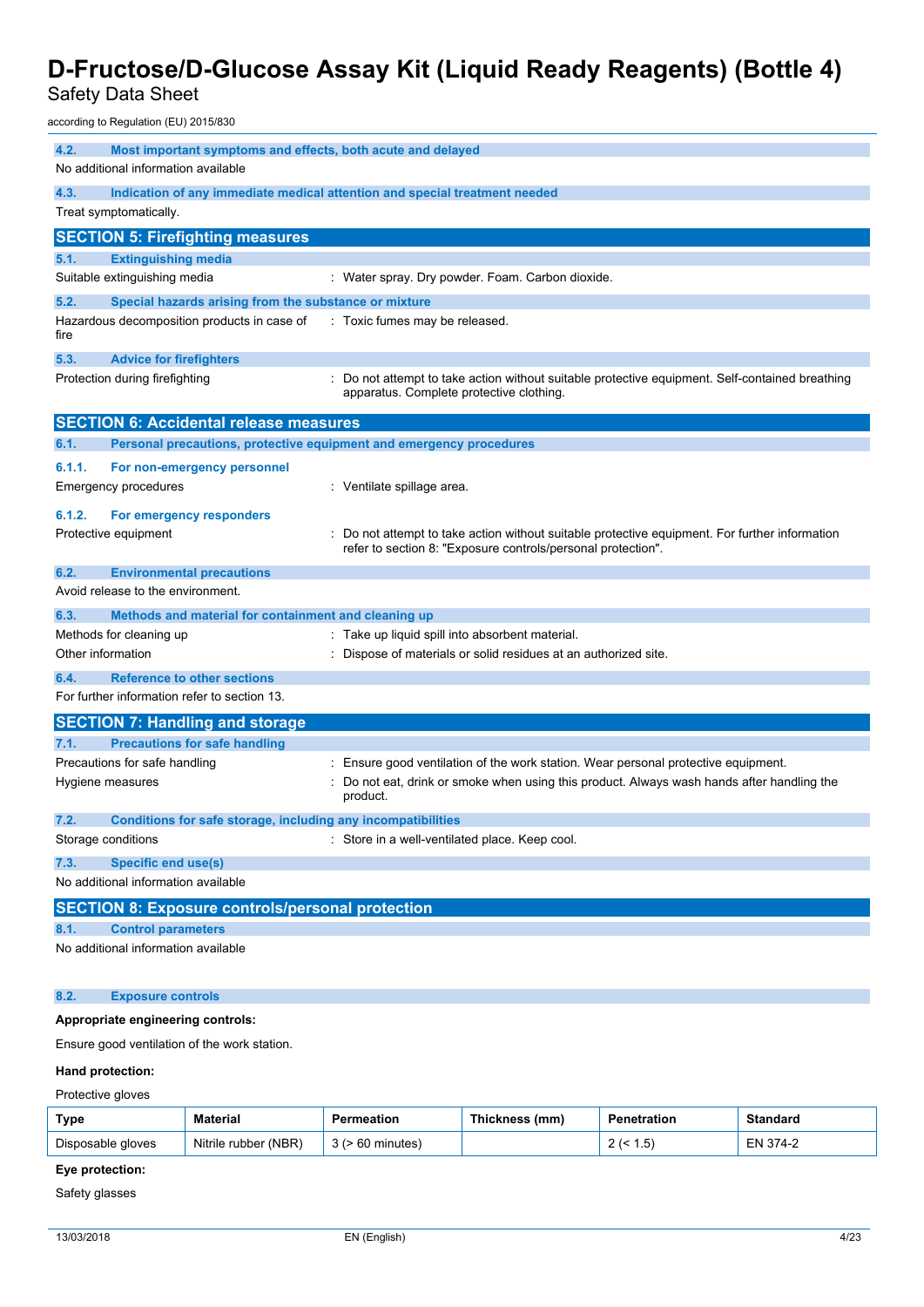Safety Data Sheet

according to Regulation (EU) 2015/830

| Type           | Use            | stics                | <b>Standard</b> |
|----------------|----------------|----------------------|-----------------|
| Safety glasses | <b>Droplet</b> | With<br>side shields | <b>EN 166</b>   |

## **Skin and body protection:**

Wear suitable protective clothing

| <b>Type</b> | Standard |
|-------------|----------|
| Lab coat    |          |

## **Respiratory protection:**

In case of insufficient ventilation, wear suitable respiratory equipment

| <b>Device</b> | Filter<br>ˈtype | <b>Condition</b>                | Standard       |
|---------------|-----------------|---------------------------------|----------------|
| Dust mask     | $T$ vpe P1      | Protection for Liquid particles | EN 143, EN 149 |



### **Environmental exposure controls:**

Avoid release to the environment.

| <b>SECTION 9: Physical and chemical properties</b>                                 |                   |
|------------------------------------------------------------------------------------|-------------------|
| Information on basic physical and chemical properties<br>9.1.                      |                   |
| Physical state                                                                     | Liquid            |
| Colour                                                                             | No data available |
| Odour                                                                              | No data available |
| Odour threshold                                                                    | No data available |
| pH                                                                                 | No data available |
| Relative evaporation rate (butylacetate=1)                                         | No data available |
| Melting point                                                                      | Not applicable    |
| Freezing point                                                                     | No data available |
| <b>Boiling point</b>                                                               | No data available |
| Flash point                                                                        | No data available |
| Auto-ignition temperature                                                          | No data available |
| Decomposition temperature                                                          | No data available |
| Flammability (solid, gas)                                                          | Not applicable    |
| Vapour pressure                                                                    | No data available |
| Relative vapour density at 20 °C                                                   | No data available |
| Relative density                                                                   | No data available |
| Solubility                                                                         | Soluble in water. |
| Log Pow                                                                            | No data available |
| Viscosity, kinematic                                                               | No data available |
| Viscosity, dynamic                                                                 | No data available |
| <b>Explosive properties</b>                                                        | No data available |
| Oxidising properties                                                               | No data available |
| <b>Explosive limits</b>                                                            |                   |
| <b>Other information</b><br>9.2.                                                   |                   |
| No additional information available                                                |                   |
| <b>SECTION 10: Stability and reactivity</b>                                        |                   |
| 10.1.<br><b>Reactivity</b>                                                         |                   |
| The product is non-reactive under normal conditions of use, storage and transport. |                   |

**10.2. Chemical stability**

Stable under normal conditions.

### **10.3. Possibility of hazardous reactions**

Contact with acids liberates very toxic gas.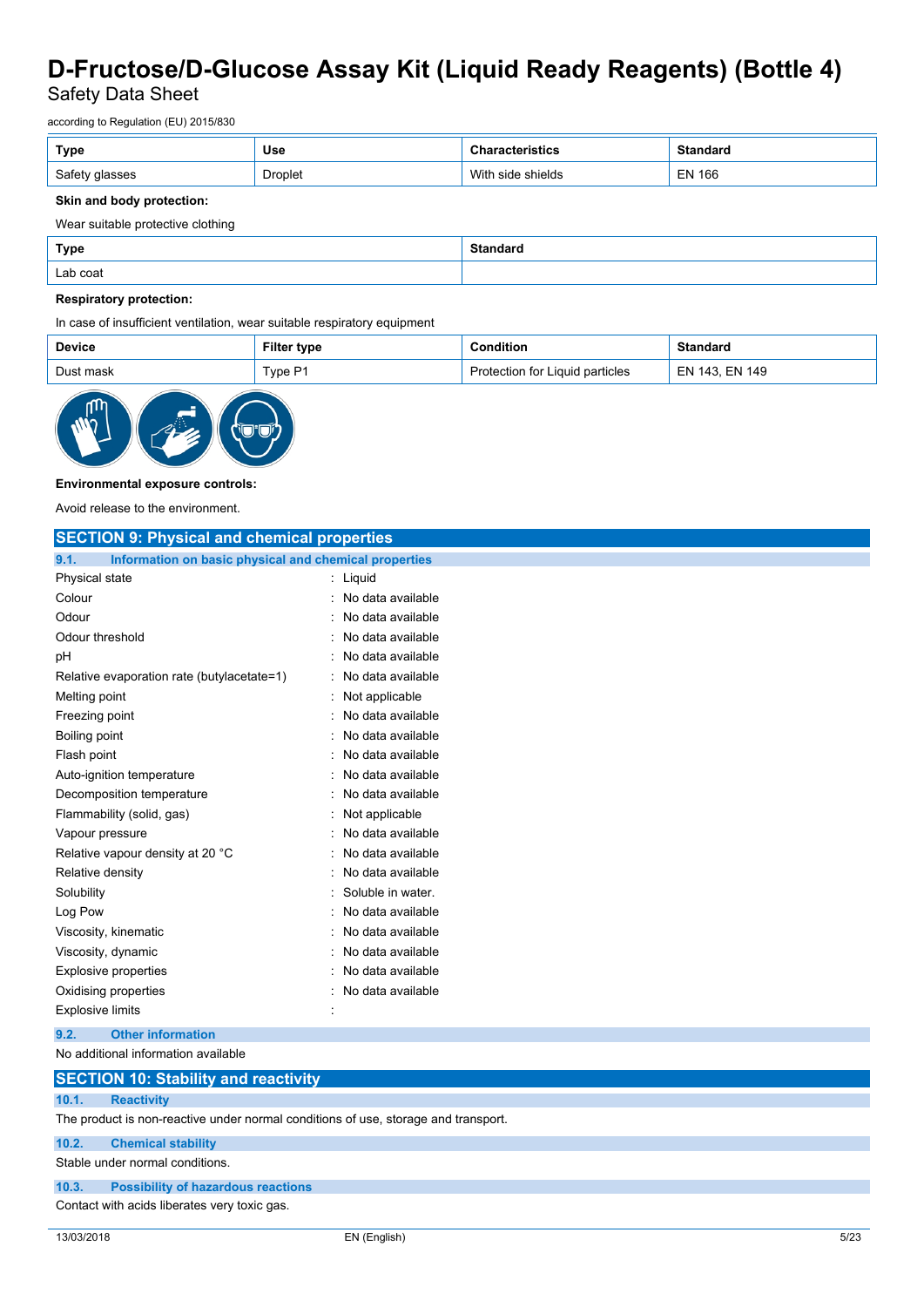# Safety Data Sheet

according to Regulation (EU) 2015/830

## **10.4. Conditions to avoid**

None under recommended storage and handling conditions (see section 7).

#### **10.5. Incompatible materials**

Acids.

#### **10.6. Hazardous decomposition products**

Under normal conditions of storage and use, hazardous decomposition products should not be produced.

| <b>SECTION 11: Toxicological information</b>  |                                                                                                                         |
|-----------------------------------------------|-------------------------------------------------------------------------------------------------------------------------|
| Information on toxicological effects<br>11.1. |                                                                                                                         |
| Acute toxicity (oral)                         | : Not classified                                                                                                        |
| Acute toxicity (dermal)                       | : Not classified                                                                                                        |
| Acute toxicity (inhalation)                   | : Not classified                                                                                                        |
| Skin corrosion/irritation                     | : Not classified                                                                                                        |
| Serious eye damage/irritation                 | : Not classified                                                                                                        |
| Respiratory or skin sensitisation             | Not classified                                                                                                          |
| Germ cell mutagenicity                        | Not classified                                                                                                          |
| Carcinogenicity                               | : Not classified                                                                                                        |
| Reproductive toxicity                         | : Not classified                                                                                                        |
| STOT-single exposure                          | Not classified                                                                                                          |
| STOT-repeated exposure                        | : Not classified                                                                                                        |
| Aspiration hazard                             | Not classified                                                                                                          |
| <b>SECTION 12: Ecological information</b>     |                                                                                                                         |
| 12.1.<br><b>Toxicity</b>                      |                                                                                                                         |
| Ecology - general                             | The product is not considered harmful to aquatic organisms nor to cause long-term adverse<br>effects in the environment |

|       |                                      | ellects in the environment. |
|-------|--------------------------------------|-----------------------------|
|       | Acute aquatic toxicity               | : Not classified            |
|       | Chronic aquatic toxicity             | : Not classified            |
|       |                                      |                             |
| 12.2. | <b>Persistence and degradability</b> |                             |
|       | No additional information available  |                             |
| 12.3. | <b>Bioaccumulative potential</b>     |                             |
|       | No additional information available  |                             |

# **12.4. Mobility in soil**

No additional information available

### **12.5. Results of PBT and vPvB assessment**

No additional information available

## **12.6. Other adverse effects**

# No additional information available

## **SECTION 13: Disposal considerations**

**13.1. Waste treatment methods**

Waste treatment methods : Dispose of contents/container in accordance with licensed collector's sorting instructions.

# **SECTION 14: Transport information**

| In accordance with ADR / RID / IMDG / IATA / ADN |                |
|--------------------------------------------------|----------------|
| <b>ADR</b>                                       | <b>IATA</b>    |
| 14.1.<br>UN number                               |                |
| Not applicable                                   | Not applicable |
| 14.2.<br>UN proper shipping name                 |                |
| Not applicable                                   | Not applicable |
| <b>Transport hazard class(es)</b><br>14.3.       |                |
| Not applicable                                   | Not applicable |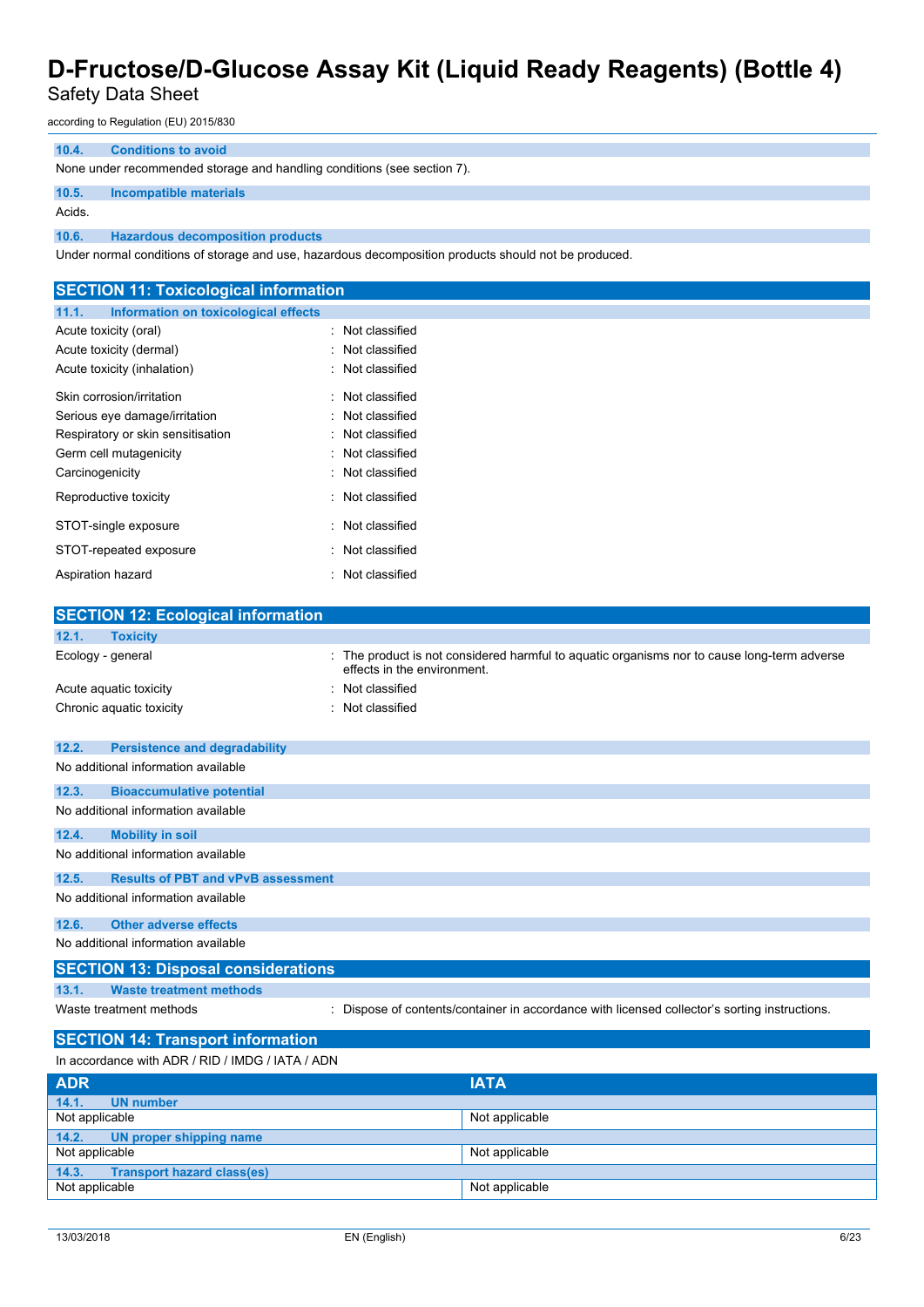Safety Data Sheet

according to Regulation (EU) 2015/830

| <b>ADR</b>                             | <b>IATA</b>    |
|----------------------------------------|----------------|
| 14.4.<br><b>Packing group</b>          |                |
| Not applicable                         | Not applicable |
| 14.5. Environmental hazards            |                |
| Not applicable                         | Not applicable |
| No supplementary information available |                |

#### **14.6. Special precautions for user**

### **- Overland transport**

Not applicable

### **- Air transport**

Not applicable

**14.7. Transport in bulk according to Annex II of Marpol and the IBC Code**

#### Not applicable

## **SECTION 15: Regulatory information**

**15.1. Safety, health and environmental regulations/legislation specific for the substance or mixture**

#### **15.1.1. EU-Regulations**

Contains no REACH substances with Annex XVII restrictions Contains no substance on the REACH candidate list Contains no REACH Annex XIV substances

#### **15.1.2. National regulations**

No additional information available

#### **15.2. Chemical safety assessment**

No chemical safety assessment has been carried out

### **SECTION 16: Other information**

| $\overline{\phantom{a}}$ Full text of H- $\overline{\phantom{a}}$ .<br>'- and EUH-statements: |                                                     |
|-----------------------------------------------------------------------------------------------|-----------------------------------------------------|
| EUH032                                                                                        | Contact with acids liberates very *<br>' toxic gas. |

SDS EU (REACH Annex II)

This information is based on our current knowledge and is intended to describe the product for the purposes of health, safety and environmental requirements only. It should not therefore be<br>construed as guaranteeing any sp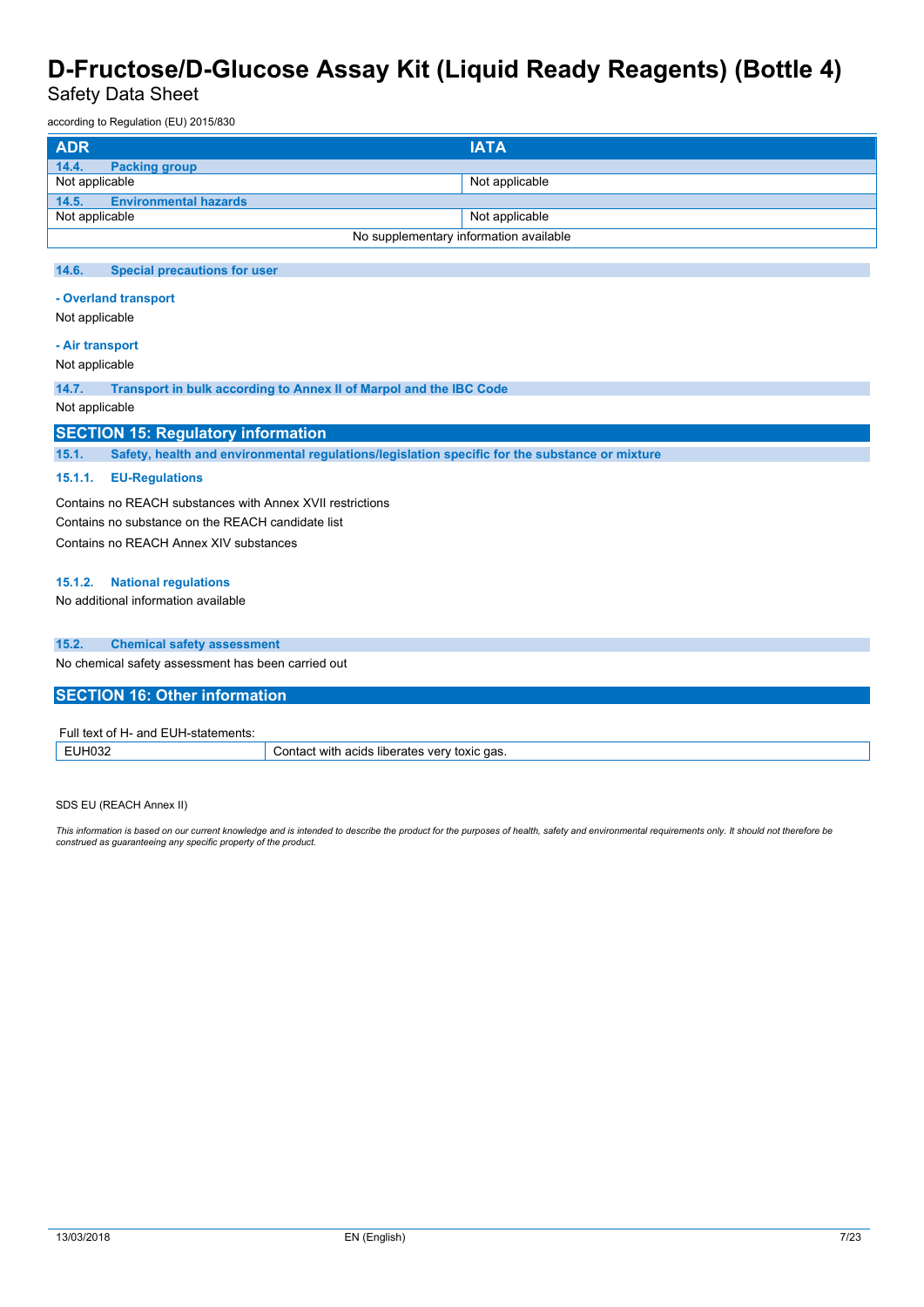

Safety Data Sheet

according to Regulation (EU) 2015/830 Date of issue: 05/06/2013 Revision date: 06/12/2017 Supersedes: 05/09/2016 Version: 1.3

|                       |                                                                 | SECTION 1: Identification of the substance/mixture and of the company/undertaking                                                                   |
|-----------------------|-----------------------------------------------------------------|-----------------------------------------------------------------------------------------------------------------------------------------------------|
| 1.1.                  | <b>Product identifier</b>                                       |                                                                                                                                                     |
| Product form          |                                                                 | : Mixture                                                                                                                                           |
| Product name          |                                                                 | D-Fructose/D-Glucose Assay Kit (Liquid Ready Reagents) (Bottle 3)                                                                                   |
| Product code          |                                                                 | : K-FRGLQR (Bottle 3)                                                                                                                               |
|                       |                                                                 |                                                                                                                                                     |
| 1.2.                  |                                                                 | Relevant identified uses of the substance or mixture and uses advised against                                                                       |
| 1.2.1.                | <b>Relevant identified uses</b>                                 |                                                                                                                                                     |
|                       | Industrial/Professional use spec                                | : For professional use only                                                                                                                         |
|                       | Use of the substance/mixture                                    | : Use as laboratory reagent                                                                                                                         |
| 1.2.2.                | <b>Uses advised against</b>                                     |                                                                                                                                                     |
|                       | No additional information available                             |                                                                                                                                                     |
| 1.3.                  | Details of the supplier of the safety data sheet                |                                                                                                                                                     |
| Megazyme              |                                                                 |                                                                                                                                                     |
|                       | <b>Bray Business Park</b><br>A98 YV29 Bray - Ireland            |                                                                                                                                                     |
|                       | T +353 12861220 - F +353 12861264                               |                                                                                                                                                     |
|                       | cs@megazyme.com - www.megazyme.com                              |                                                                                                                                                     |
| 1.4.                  | <b>Emergency telephone number</b>                               |                                                                                                                                                     |
|                       | Emergency number                                                | $: +353$ 12861220 [9 am to 5 pm GMT - Monday to Friday]                                                                                             |
|                       |                                                                 |                                                                                                                                                     |
|                       | <b>SECTION 2: Hazards identification</b>                        |                                                                                                                                                     |
| 2.1.                  | <b>Classification of the substance or mixture</b>               |                                                                                                                                                     |
|                       |                                                                 |                                                                                                                                                     |
|                       | Classification according to Regulation (EC) No. 1272/2008 [CLP] |                                                                                                                                                     |
| Not classified        |                                                                 |                                                                                                                                                     |
|                       |                                                                 |                                                                                                                                                     |
|                       | Adverse physicochemical, human health and environmental effects |                                                                                                                                                     |
|                       |                                                                 | To our knowledge, this product does not present any particular risk, provided it is handled in accordance with good occupational hygiene and safety |
| practice.             |                                                                 |                                                                                                                                                     |
| 2.2.                  | <b>Label elements</b>                                           |                                                                                                                                                     |
|                       | Labelling according to Regulation (EC) No. 1272/2008 [CLP]      |                                                                                                                                                     |
| <b>EUH-statements</b> |                                                                 | : EUH032 - Contact with acids liberates very toxic gas.                                                                                             |
|                       |                                                                 |                                                                                                                                                     |
| 2.3.                  | <b>Other hazards</b>                                            |                                                                                                                                                     |
|                       | No additional information available                             |                                                                                                                                                     |
|                       |                                                                 |                                                                                                                                                     |
|                       | <b>SECTION 3: Composition/information on ingredients</b>        |                                                                                                                                                     |
| 3.1.                  | <b>Substances</b>                                               |                                                                                                                                                     |
| Not applicable        |                                                                 |                                                                                                                                                     |
| 3.2.                  | <b>Mixtures</b>                                                 |                                                                                                                                                     |
|                       |                                                                 | This mixture does not contain any substances to be mentioned according to the criteria of section 3.2 of REACH annex II                             |

| <b>SECTION 4: First aid measures</b>                                |                                                                  |
|---------------------------------------------------------------------|------------------------------------------------------------------|
| 4.1.<br><b>Description of first aid measures</b>                    |                                                                  |
| First-aid measures after inhalation                                 | : Remove person to fresh air and keep comfortable for breathing. |
| First-aid measures after skin contact                               | Wash skin with plenty of water.                                  |
| First-aid measures after eye contact                                | Rinse eyes with water as a precaution.                           |
| First-aid measures after ingestion                                  | : Call a poison center or a doctor if you feel unwell.           |
| 4.2.<br>Most important symptoms and effects, both acute and delayed |                                                                  |

No additional information available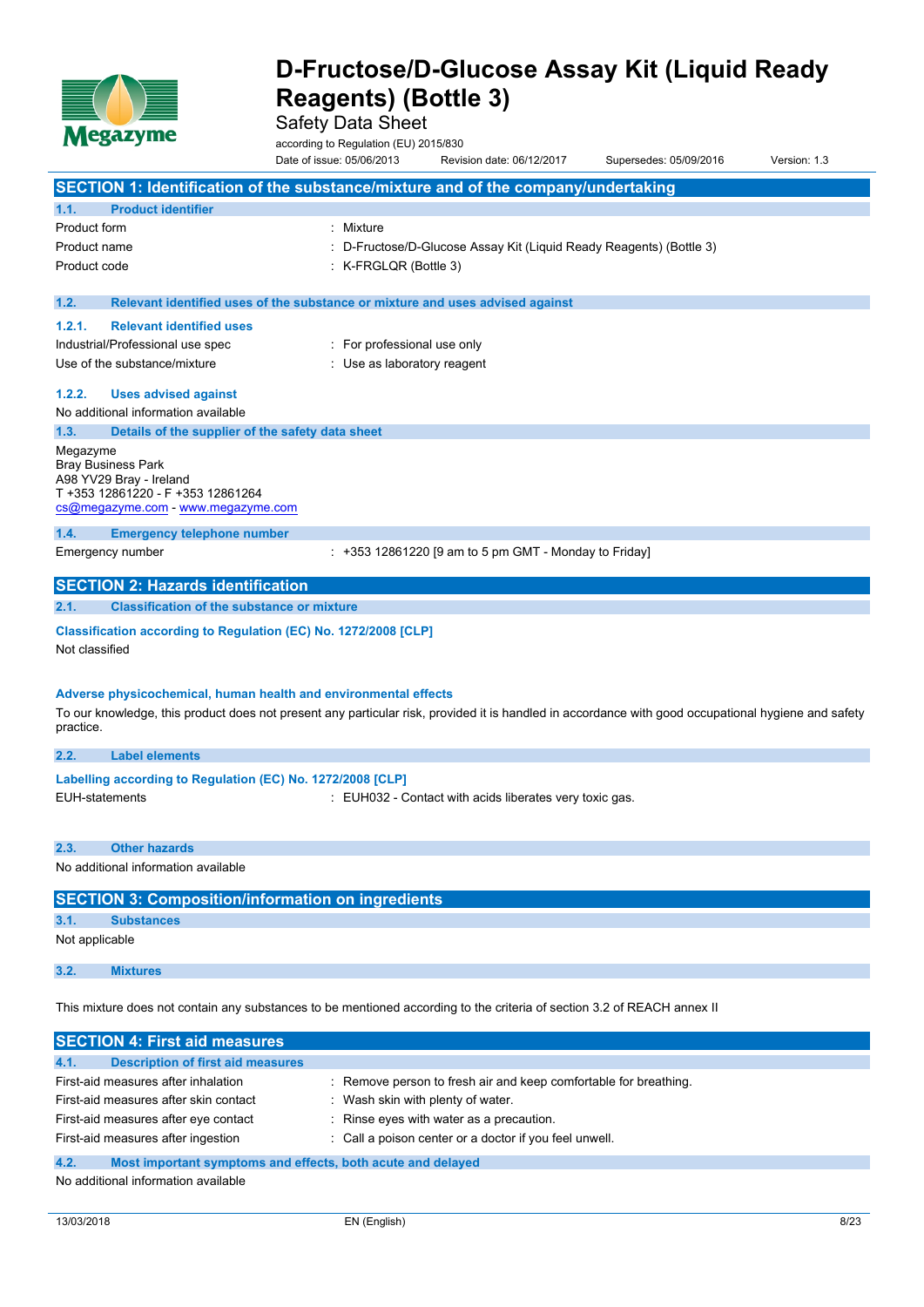Safety Data Sheet

according to Regulation (EU) 2015/830

| 4.3.              | Treat symptomatically.                                              | Indication of any immediate medical attention and special treatment needed                                                                                   |
|-------------------|---------------------------------------------------------------------|--------------------------------------------------------------------------------------------------------------------------------------------------------------|
|                   | <b>SECTION 5: Firefighting measures</b>                             |                                                                                                                                                              |
| 5.1.              | <b>Extinguishing media</b>                                          |                                                                                                                                                              |
|                   | Suitable extinguishing media                                        | : Water spray. Dry powder. Foam. Carbon dioxide.                                                                                                             |
| 5.2.              | Special hazards arising from the substance or mixture               |                                                                                                                                                              |
| fire              | Hazardous decomposition products in case of                         | : Toxic fumes may be released.                                                                                                                               |
| 5.3.              | <b>Advice for firefighters</b>                                      |                                                                                                                                                              |
|                   | Protection during firefighting                                      | : Do not attempt to take action without suitable protective equipment. Self-contained breathing<br>apparatus. Complete protective clothing.                  |
|                   | <b>SECTION 6: Accidental release measures</b>                       |                                                                                                                                                              |
| 6.1.              | Personal precautions, protective equipment and emergency procedures |                                                                                                                                                              |
| 6.1.1.            | For non-emergency personnel                                         |                                                                                                                                                              |
|                   | <b>Emergency procedures</b>                                         | : Ventilate spillage area.                                                                                                                                   |
| 6.1.2.            | For emergency responders                                            |                                                                                                                                                              |
|                   | Protective equipment                                                | Do not attempt to take action without suitable protective equipment. For further information<br>refer to section 8: "Exposure controls/personal protection". |
| 6.2.              | <b>Environmental precautions</b>                                    |                                                                                                                                                              |
|                   | Avoid release to the environment.                                   |                                                                                                                                                              |
| 6.3.              | Methods and material for containment and cleaning up                |                                                                                                                                                              |
|                   | Methods for cleaning up                                             | : Take up liquid spill into absorbent material.                                                                                                              |
| Other information |                                                                     | Dispose of materials or solid residues at an authorized site.                                                                                                |
| 6.4.              | <b>Reference to other sections</b>                                  |                                                                                                                                                              |
|                   | For further information refer to section 13.                        |                                                                                                                                                              |
|                   | <b>SECTION 7: Handling and storage</b>                              |                                                                                                                                                              |
| 7.1.              | <b>Precautions for safe handling</b>                                |                                                                                                                                                              |
|                   | Precautions for safe handling                                       | Ensure good ventilation of the work station. Wear personal protective equipment.                                                                             |
|                   | Hygiene measures                                                    | Do not eat, drink or smoke when using this product. Always wash hands after handling the<br>product.                                                         |
| 7.2.              | Conditions for safe storage, including any incompatibilities        |                                                                                                                                                              |
|                   | Storage conditions                                                  | : Store in a well-ventilated place. Keep cool.                                                                                                               |
| 7.3.              | Specific end use(s)                                                 |                                                                                                                                                              |
|                   | No additional information available                                 |                                                                                                                                                              |
|                   | <b>SECTION 8: Exposure controls/personal protection</b>             |                                                                                                                                                              |
| 8.1.              | <b>Control parameters</b>                                           |                                                                                                                                                              |
|                   | No additional information available                                 |                                                                                                                                                              |
| 8.2.              | <b>Exposure controls</b>                                            |                                                                                                                                                              |
|                   | Appropriate engineering controls:                                   |                                                                                                                                                              |
|                   | Ensure good ventilation of the work station.                        |                                                                                                                                                              |
| Hand protection:  |                                                                     |                                                                                                                                                              |

# Protective gloves

| Type              | <b>Material</b>      | Permeation    | Thickness (mm) | <b>Penetration</b> | Standard    |
|-------------------|----------------------|---------------|----------------|--------------------|-------------|
| Disposable gloves | Nitrile rubber (NBR) | minutes<br>ხს |                | $.5^{\circ}$       | EN<br>374-2 |

# **Eye protection:**

Safety glasses

| Type           | Use            | <b>Characteristics</b> | <b>Standard</b> |
|----------------|----------------|------------------------|-----------------|
| Safety glasses | <b>Droplet</b> | With side shields      | <b>EN 166</b>   |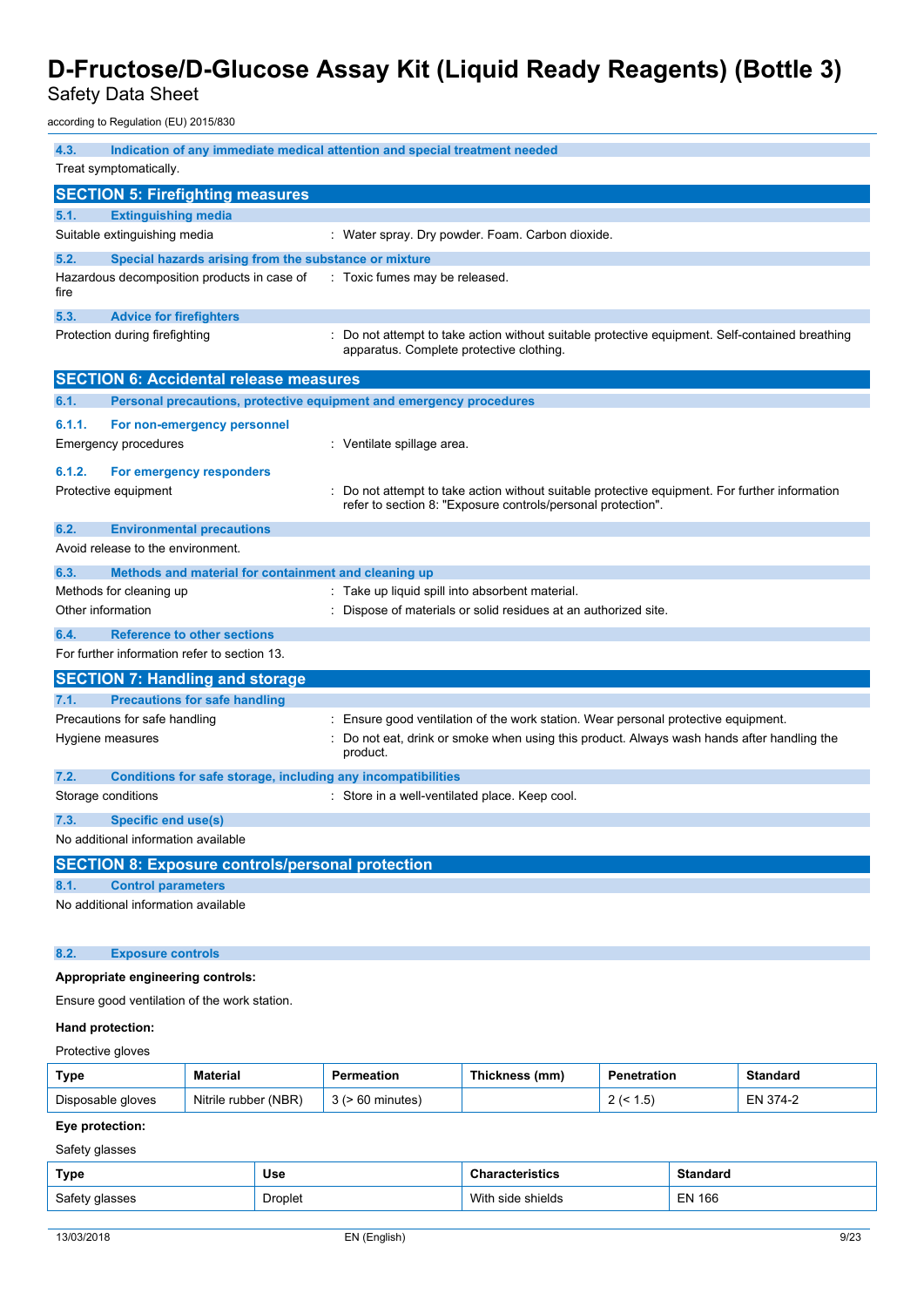# Safety Data Sheet

according to Regulation (EU) 2015/830

#### **Skin and body protection:**

Wear suitable protective clothing

| <b>Type</b> | Standard |
|-------------|----------|
| Lab coat    |          |

## **Respiratory protection:**

### In case of insufficient ventilation, wear suitable respiratory equipment

| <b>Device</b> | <b>Filter type</b> | ົ∩ndition                            | Standaro            |
|---------------|--------------------|--------------------------------------|---------------------|
| Dust mask     | TypeP1             | Liquid particles<br>ాtection for Liu | l 143, EN 149<br>EN |



## **Environmental exposure controls:**

Avoid release to the environment.

| <b>SECTION 9: Physical and chemical properties</b>            |                   |  |
|---------------------------------------------------------------|-------------------|--|
| 9.1.<br>Information on basic physical and chemical properties |                   |  |
| Physical state                                                | : Liquid          |  |
| Colour                                                        | No data available |  |
| Odour                                                         | No data available |  |
| Odour threshold                                               | No data available |  |
| pH                                                            | No data available |  |
| Relative evaporation rate (butylacetate=1)                    | No data available |  |
| Melting point                                                 | Not applicable    |  |
| Freezing point                                                | No data available |  |
| Boiling point                                                 | No data available |  |
| Flash point                                                   | No data available |  |
| Auto-ignition temperature                                     | No data available |  |
| Decomposition temperature                                     | No data available |  |
| Flammability (solid, gas)                                     | Not applicable    |  |
| Vapour pressure                                               | No data available |  |
| Relative vapour density at 20 °C                              | No data available |  |
| Relative density                                              | No data available |  |
| Solubility                                                    | Soluble in water. |  |
| Log Pow                                                       | No data available |  |
| Viscosity, kinematic                                          | No data available |  |
| Viscosity, dynamic                                            | No data available |  |
| <b>Explosive properties</b>                                   | No data available |  |
| Oxidising properties                                          | No data available |  |
| <b>Explosive limits</b>                                       |                   |  |
| <b>Other information</b><br>9.2.                              |                   |  |
| No additional information available                           |                   |  |

|                                 | <b>SECTION 10: Stability and reactivity</b>                                        |
|---------------------------------|------------------------------------------------------------------------------------|
| 10.1.                           | <b>Reactivity</b>                                                                  |
|                                 | The product is non-reactive under normal conditions of use, storage and transport. |
| 10.2.                           | <b>Chemical stability</b>                                                          |
| Stable under normal conditions. |                                                                                    |

## **10.3. Possibility of hazardous reactions**

Contact with acids liberates very toxic gas.

#### **10.4. Conditions to avoid**

None under recommended storage and handling conditions (see section 7).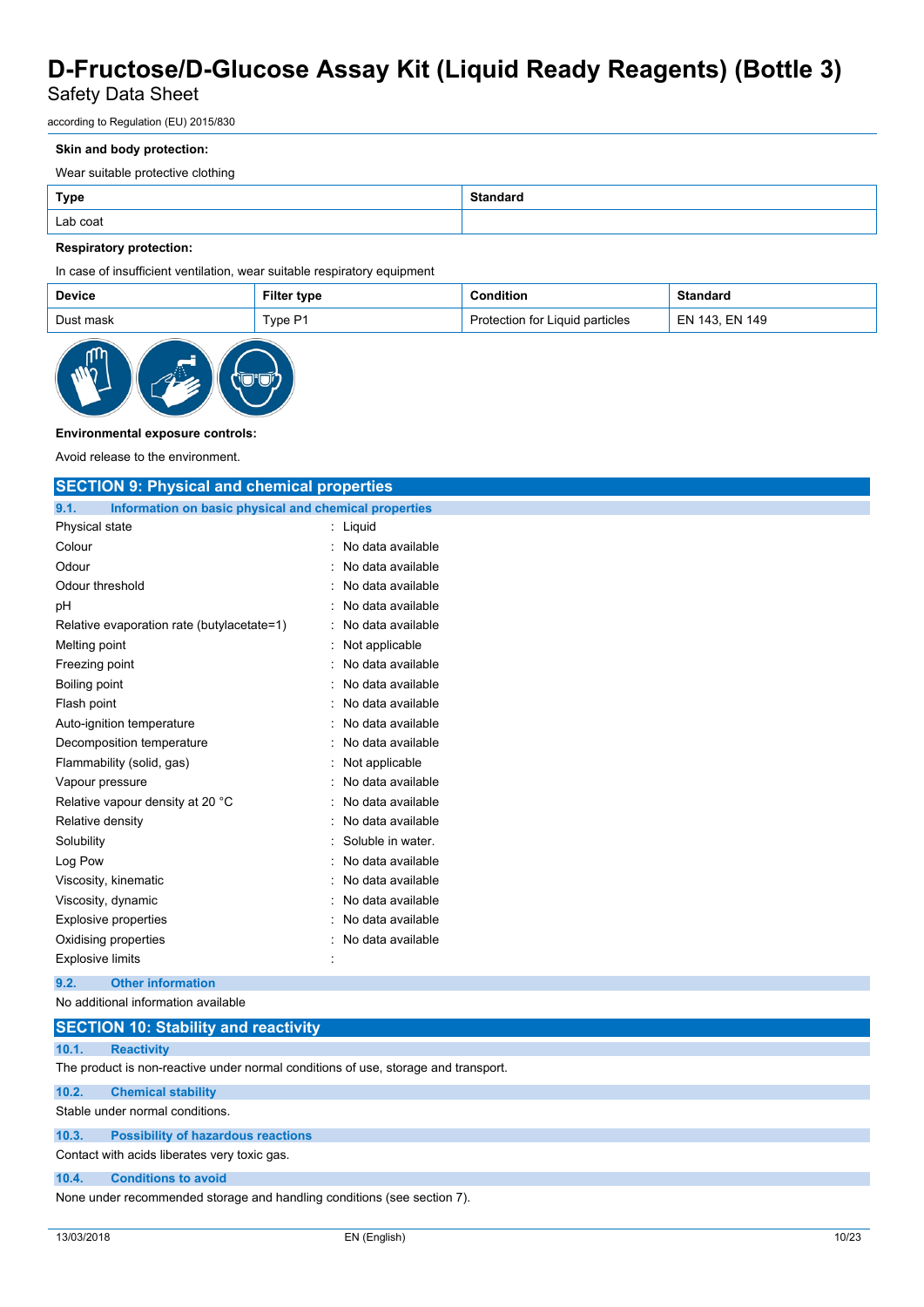Safety Data Sheet

according to Regulation (EU) 2015/830

| 10.5.  | Incompatible materials                  |
|--------|-----------------------------------------|
| Acids. |                                         |
| 10.6.  | <b>Hazardous decomposition products</b> |

Under normal conditions of storage and use, hazardous decomposition products should not be produced.

| <b>SECTION 11: Toxicological information</b>  |                  |
|-----------------------------------------------|------------------|
| 11.1.<br>Information on toxicological effects |                  |
| Acute toxicity (oral)                         | : Not classified |
| Acute toxicity (dermal)                       | : Not classified |
| Acute toxicity (inhalation)                   | : Not classified |
| Skin corrosion/irritation                     | : Not classified |
| Serious eye damage/irritation                 | : Not classified |
| Respiratory or skin sensitisation             | : Not classified |
| Germ cell mutagenicity                        | : Not classified |
| Carcinogenicity                               | : Not classified |
| Reproductive toxicity                         | : Not classified |
| STOT-single exposure                          | : Not classified |
| STOT-repeated exposure                        | : Not classified |
| Aspiration hazard                             | : Not classified |

| <b>SECTION 12: Ecological information</b>          |                                                                                                                            |
|----------------------------------------------------|----------------------------------------------------------------------------------------------------------------------------|
| 12.1.<br><b>Toxicity</b>                           |                                                                                                                            |
| Ecology - general                                  | : The product is not considered harmful to aquatic organisms nor to cause long-term adverse<br>effects in the environment. |
| Acute aquatic toxicity                             | Not classified                                                                                                             |
| Chronic aquatic toxicity                           | Not classified                                                                                                             |
|                                                    |                                                                                                                            |
| <b>Persistence and degradability</b><br>12.2.      |                                                                                                                            |
| No additional information available                |                                                                                                                            |
| 12.3.<br><b>Bioaccumulative potential</b>          |                                                                                                                            |
| No additional information available                |                                                                                                                            |
| 12.4.<br><b>Mobility in soil</b>                   |                                                                                                                            |
| No additional information available                |                                                                                                                            |
| <b>Results of PBT and vPvB assessment</b><br>12.5. |                                                                                                                            |
| No additional information available                |                                                                                                                            |
| <b>Other adverse effects</b><br>12.6.              |                                                                                                                            |
| No additional information available                |                                                                                                                            |
| <b>SECTION 13: Disposal considerations</b>         |                                                                                                                            |
| <b>Waste treatment methods</b><br>13.1.            |                                                                                                                            |
| Waste treatment methods                            | : Dispose of contents/container in accordance with licensed collector's sorting instructions.                              |
| <b>SECTION 14: Transport information</b>           |                                                                                                                            |
| In accordance with ADR / RID / IMDG / IATA / ADN   |                                                                                                                            |
| <b>ADR</b>                                         | <b>IATA</b>                                                                                                                |

| <b>ADR</b>                                 | <b>IAIA</b>    |       |
|--------------------------------------------|----------------|-------|
| 14.1.<br><b>UN number</b>                  |                |       |
| Not applicable                             | Not applicable |       |
| <b>UN proper shipping name</b><br>14.2.    |                |       |
| Not applicable                             | Not applicable |       |
| <b>Transport hazard class(es)</b><br>14.3. |                |       |
| Not applicable                             | Not applicable |       |
| 14.4.<br><b>Packing group</b>              |                |       |
| Not applicable                             | Not applicable |       |
| <b>Environmental hazards</b><br>14.5.      |                |       |
| Not applicable                             | Not applicable |       |
| 13/03/2018                                 | EN (English)   | 11/23 |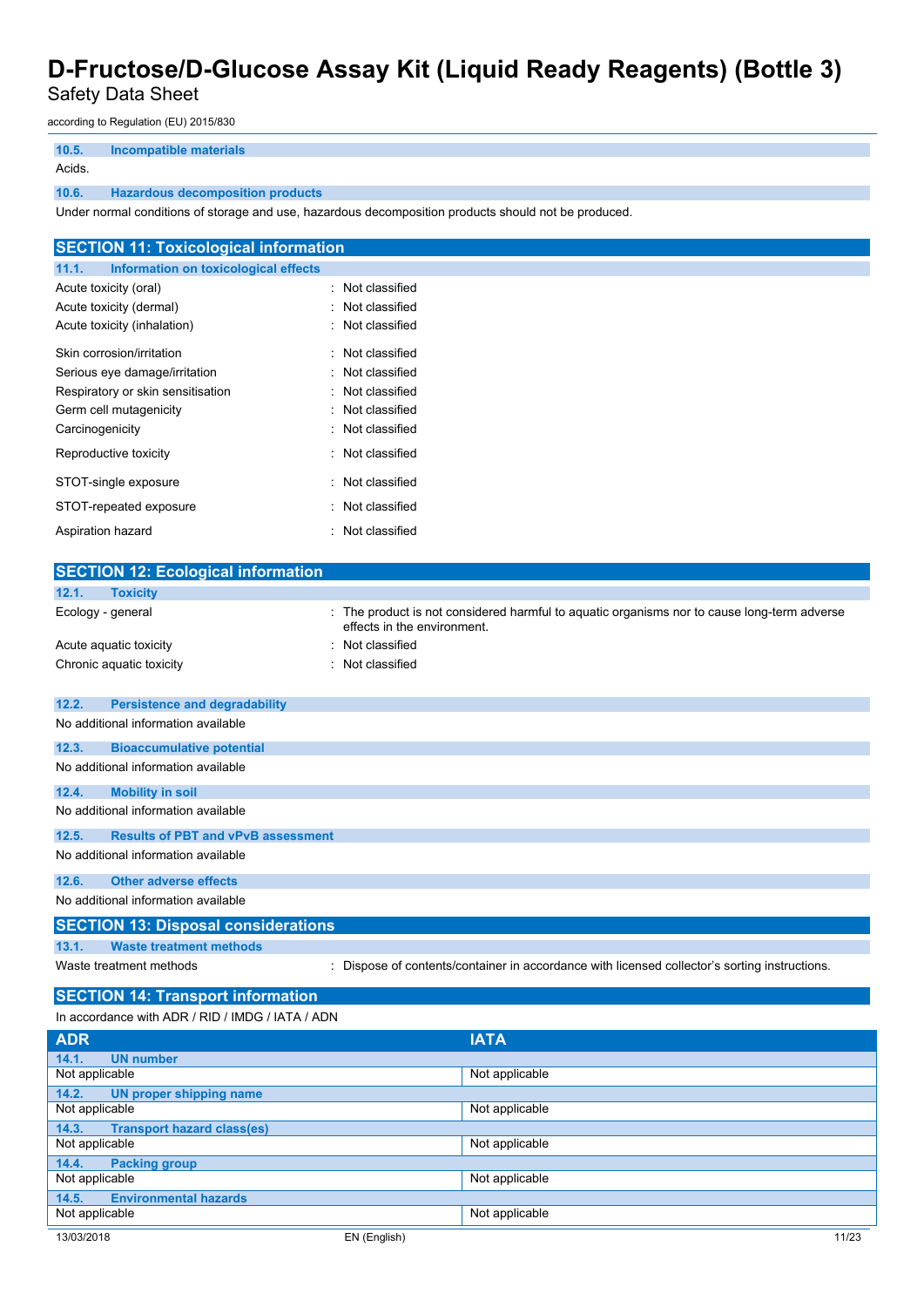Safety Data Sheet

according to Regulation (EU) 2015/830

| <b>ADR</b><br><b>IATA</b>                                                                                      |  |  |
|----------------------------------------------------------------------------------------------------------------|--|--|
| No supplementary information available                                                                         |  |  |
| <b>Special precautions for user</b><br>14.6.                                                                   |  |  |
| - Overland transport<br>Not applicable                                                                         |  |  |
| - Air transport<br>Not applicable                                                                              |  |  |
| 14.7.<br>Transport in bulk according to Annex II of Marpol and the IBC Code                                    |  |  |
| Not applicable                                                                                                 |  |  |
| <b>SECTION 15: Regulatory information</b>                                                                      |  |  |
| 15.1.<br>Safety, health and environmental regulations/legislation specific for the substance or mixture        |  |  |
| 15.1.1.<br><b>EU-Regulations</b>                                                                               |  |  |
| Contains no REACH substances with Annex XVII restrictions<br>Contains no substance on the REACH candidate list |  |  |
| Contains no REACH Annex XIV substances                                                                         |  |  |
| <b>National regulations</b><br>15.1.2.<br>No additional information available                                  |  |  |
| 15.2.<br><b>Chemical safety assessment</b>                                                                     |  |  |
| No chemical safety assessment has been carried out                                                             |  |  |
| <b>SECTION 16: Other information</b>                                                                           |  |  |
| Full text of H- and EUH-statements:                                                                            |  |  |

| uıı<br>rements<br>$\sim$<br>~~~<br>.<br>- OT<br>anu<br>-- UM-T<br>ылы |                                                                                                  |
|-----------------------------------------------------------------------|--------------------------------------------------------------------------------------------------|
| 11100<br>⊸י ח∪~                                                       | ≅qas.<br>਼ੀ with .<br>toxic<br>acids<br>⊧ liberates<br>ontaci<br>$\mathcal{M}$<br>. J<br>$\cdot$ |

SDS EU (REACH Annex II)

This information is based on our current knowledge and is intended to describe the product for the purposes of health, safety and environmental requirements only. It should not therefore be *construed as guaranteeing any specific property of the product.*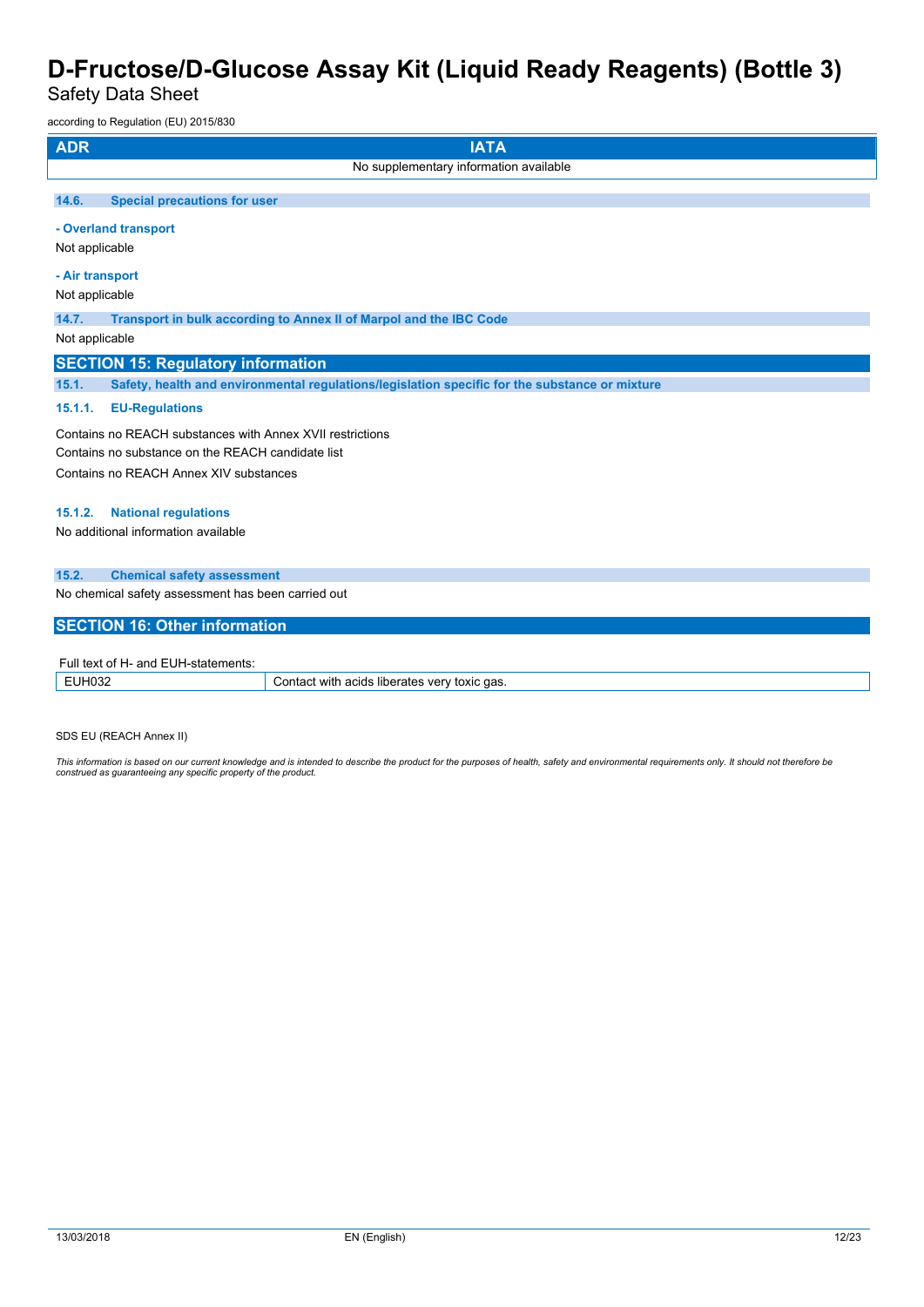

Safety Data Sheet

according to Regulation (EU) 2015/830 Date of issue: 05/06/2013 Revision date: 07/12/2017 Supersedes: 05/09/2016 Version: 1.3

|                       |                                                                                                                                 | SECTION 1: Identification of the substance/mixture and of the company/undertaking                                                                   |
|-----------------------|---------------------------------------------------------------------------------------------------------------------------------|-----------------------------------------------------------------------------------------------------------------------------------------------------|
| 1.1.                  | <b>Product identifier</b>                                                                                                       |                                                                                                                                                     |
| <b>Product form</b>   |                                                                                                                                 | : Mixture                                                                                                                                           |
| Product name          |                                                                                                                                 | D-Fructose/D-Glucose Assay Kit (Liquid Ready Reagents) (Bottle 2)                                                                                   |
| Product code          |                                                                                                                                 | K-FRGLQR (Bottle 2)                                                                                                                                 |
|                       |                                                                                                                                 |                                                                                                                                                     |
| 1.2.                  |                                                                                                                                 | Relevant identified uses of the substance or mixture and uses advised against                                                                       |
| 1.2.1.                | <b>Relevant identified uses</b>                                                                                                 |                                                                                                                                                     |
|                       | Industrial/Professional use spec                                                                                                | : For professional use only                                                                                                                         |
|                       | Use of the substance/mixture                                                                                                    | : Use as laboratory reagent                                                                                                                         |
| 1.2.2.                | <b>Uses advised against</b>                                                                                                     |                                                                                                                                                     |
|                       | No additional information available                                                                                             |                                                                                                                                                     |
| 1.3.                  | Details of the supplier of the safety data sheet                                                                                |                                                                                                                                                     |
| Megazyme              | <b>Bray Business Park</b><br>A98 YV29 Bray - Ireland<br>T +353 12861220 - F +353 12861264<br>cs@megazyme.com - www.megazyme.com |                                                                                                                                                     |
| 1.4.                  | <b>Emergency telephone number</b>                                                                                               |                                                                                                                                                     |
|                       | Emergency number                                                                                                                | : +353 12861220 [9 am to 5 pm GMT - Monday to Friday]                                                                                               |
|                       | <b>SECTION 2: Hazards identification</b>                                                                                        |                                                                                                                                                     |
| 2.1.                  | <b>Classification of the substance or mixture</b>                                                                               |                                                                                                                                                     |
| Not classified        | Classification according to Regulation (EC) No. 1272/2008 [CLP]                                                                 |                                                                                                                                                     |
| practice.             | Adverse physicochemical, human health and environmental effects                                                                 | To our knowledge, this product does not present any particular risk, provided it is handled in accordance with good occupational hygiene and safety |
| 2.2.                  | <b>Label elements</b>                                                                                                           |                                                                                                                                                     |
|                       | Labelling according to Regulation (EC) No. 1272/2008 [CLP]                                                                      |                                                                                                                                                     |
| <b>EUH-statements</b> |                                                                                                                                 | : EUH210 - Safety data sheet available on request.<br>EUH032 - Contact with acids liberates very toxic gas.                                         |

**2.3. Other hazards**

No additional information available

# **SECTION 3: Composition/information on ingredients**

**3.1. Substances**

Not applicable

### **3.2. Mixtures**

| <b>Name</b>                      | <b>Product identifier</b>                 | $\frac{9}{6}$ | <b>Classification according to</b><br><b>Regulation (EC) No.</b><br>1272/2008 <b>[CLP]</b> |
|----------------------------------|-------------------------------------------|---------------|--------------------------------------------------------------------------------------------|
| 3-morpholinopropanesulfonic acid | (CAS-No.) 1132-61-2<br>(EC-No.) 214-478-5 | . - 5         | Skin Irrit. 2. H315<br>Eye Irrit. 2, H319<br>STOT SE 3. H335                               |

Full text of H-statements: see section 16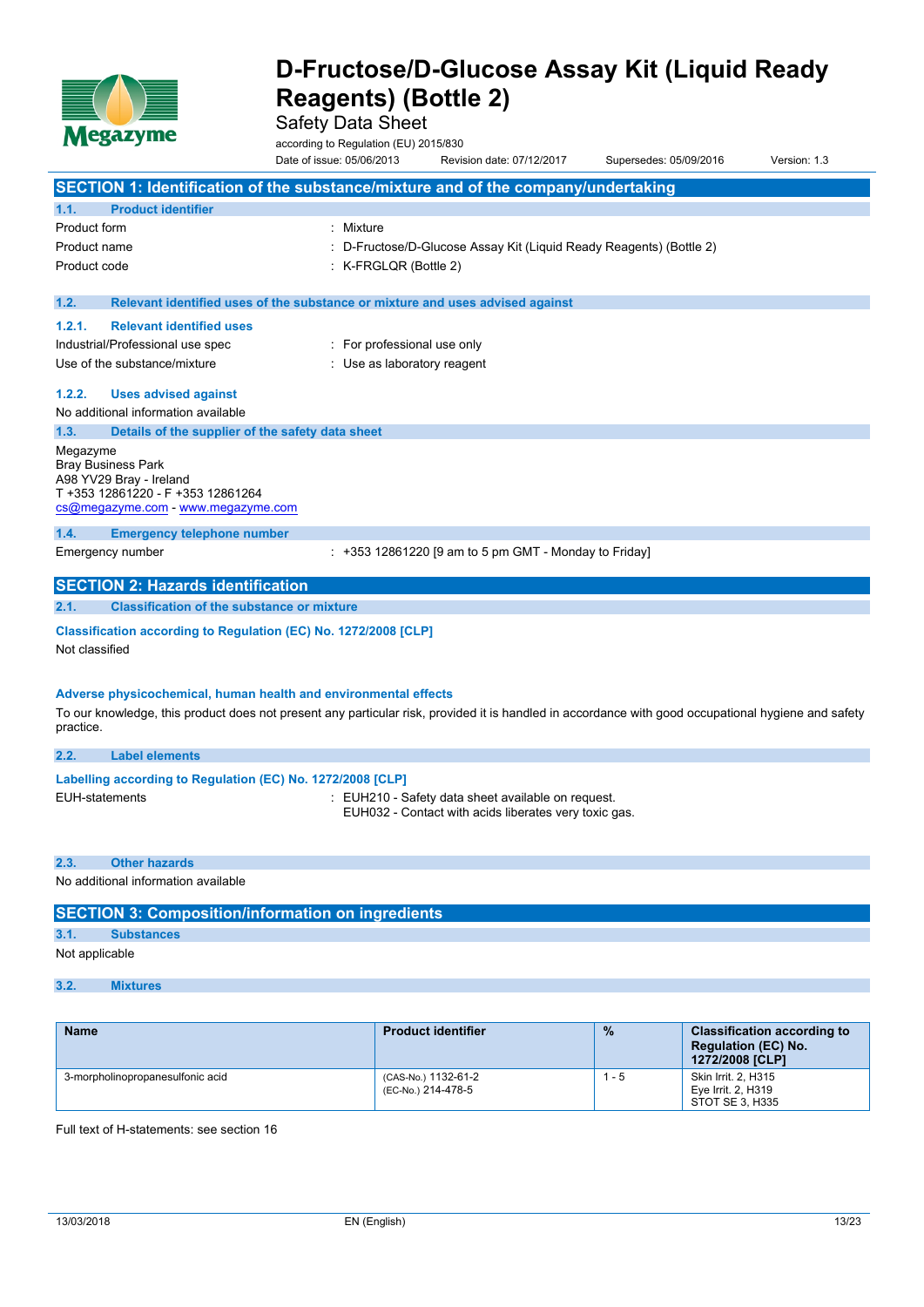Safety Data Sheet

according to Regulation (EU) 2015/830

| <b>SECTION 4: First aid measures</b>                                        |                                                                                                                                           |  |
|-----------------------------------------------------------------------------|-------------------------------------------------------------------------------------------------------------------------------------------|--|
| 4.1.<br><b>Description of first aid measures</b>                            |                                                                                                                                           |  |
| First-aid measures after inhalation                                         | : Remove person to fresh air and keep comfortable for breathing.                                                                          |  |
| First-aid measures after skin contact                                       | Wash skin with plenty of water.                                                                                                           |  |
| First-aid measures after eye contact                                        | Rinse eyes with water as a precaution.                                                                                                    |  |
| First-aid measures after ingestion                                          | Call a poison center or a doctor if you feel unwell.                                                                                      |  |
| 4.2.<br>Most important symptoms and effects, both acute and delayed         |                                                                                                                                           |  |
| No additional information available                                         |                                                                                                                                           |  |
|                                                                             |                                                                                                                                           |  |
| 4.3.                                                                        | Indication of any immediate medical attention and special treatment needed                                                                |  |
| Treat symptomatically.                                                      |                                                                                                                                           |  |
| <b>SECTION 5: Firefighting measures</b>                                     |                                                                                                                                           |  |
| 5.1.<br><b>Extinguishing media</b>                                          |                                                                                                                                           |  |
| Suitable extinguishing media                                                | : Water spray. Dry powder. Foam. Carbon dioxide.                                                                                          |  |
| 5.2.                                                                        |                                                                                                                                           |  |
| Special hazards arising from the substance or mixture                       |                                                                                                                                           |  |
| Hazardous decomposition products in case of<br>fire                         | : Toxic fumes may be released.                                                                                                            |  |
|                                                                             |                                                                                                                                           |  |
| 5.3.<br><b>Advice for firefighters</b>                                      |                                                                                                                                           |  |
| Protection during firefighting                                              | Do not attempt to take action without suitable protective equipment. Self-contained breathing<br>apparatus. Complete protective clothing. |  |
|                                                                             |                                                                                                                                           |  |
| <b>SECTION 6: Accidental release measures</b>                               |                                                                                                                                           |  |
| 6.1.<br>Personal precautions, protective equipment and emergency procedures |                                                                                                                                           |  |
| 6.1.1.<br>For non-emergency personnel                                       |                                                                                                                                           |  |
|                                                                             | : Ventilate spillage area.                                                                                                                |  |
| Emergency procedures                                                        |                                                                                                                                           |  |
| 6.1.2.<br>For emergency responders                                          |                                                                                                                                           |  |
| Protective equipment                                                        | Do not attempt to take action without suitable protective equipment. For further information                                              |  |
|                                                                             | refer to section 8: "Exposure controls/personal protection".                                                                              |  |
| 6.2.<br><b>Environmental precautions</b>                                    |                                                                                                                                           |  |
| Avoid release to the environment.                                           |                                                                                                                                           |  |
| Methods and material for containment and cleaning up<br>6.3.                |                                                                                                                                           |  |
| Methods for cleaning up                                                     | Take up liquid spill into absorbent material.                                                                                             |  |
| Other information                                                           | Dispose of materials or solid residues at an authorized site.                                                                             |  |
|                                                                             |                                                                                                                                           |  |
| <b>Reference to other sections</b><br>6.4.                                  |                                                                                                                                           |  |
| For further information refer to section 13.                                |                                                                                                                                           |  |
| <b>SECTION 7: Handling and storage</b>                                      |                                                                                                                                           |  |
| <b>Precautions for safe handling</b><br>7.1.                                |                                                                                                                                           |  |
| Precautions for safe handling                                               | Ensure good ventilation of the work station. Wear personal protective equipment.                                                          |  |
| Hygiene measures                                                            | Do not eat, drink or smoke when using this product. Always wash hands after handling the                                                  |  |
|                                                                             | product.                                                                                                                                  |  |
| <b>Conditions for safe storage, including any incompatibilities</b><br>7.2. |                                                                                                                                           |  |
| Storage conditions                                                          | : Store in a well-ventilated place. Keep cool.                                                                                            |  |
|                                                                             |                                                                                                                                           |  |
| <b>Specific end use(s)</b><br>7.3.                                          |                                                                                                                                           |  |
| No additional information available                                         |                                                                                                                                           |  |
| <b>SECTION 8: Exposure controls/personal protection</b>                     |                                                                                                                                           |  |
| 8.1.<br><b>Control parameters</b>                                           |                                                                                                                                           |  |
| No additional information available                                         |                                                                                                                                           |  |
|                                                                             |                                                                                                                                           |  |
|                                                                             |                                                                                                                                           |  |
| 8.2.<br><b>Exposure controls</b>                                            |                                                                                                                                           |  |
| Appropriate engineering controls:                                           |                                                                                                                                           |  |
| Ensure good ventilation of the work station.                                |                                                                                                                                           |  |
|                                                                             |                                                                                                                                           |  |
| Hand protection:                                                            |                                                                                                                                           |  |
| Protective gloves                                                           |                                                                                                                                           |  |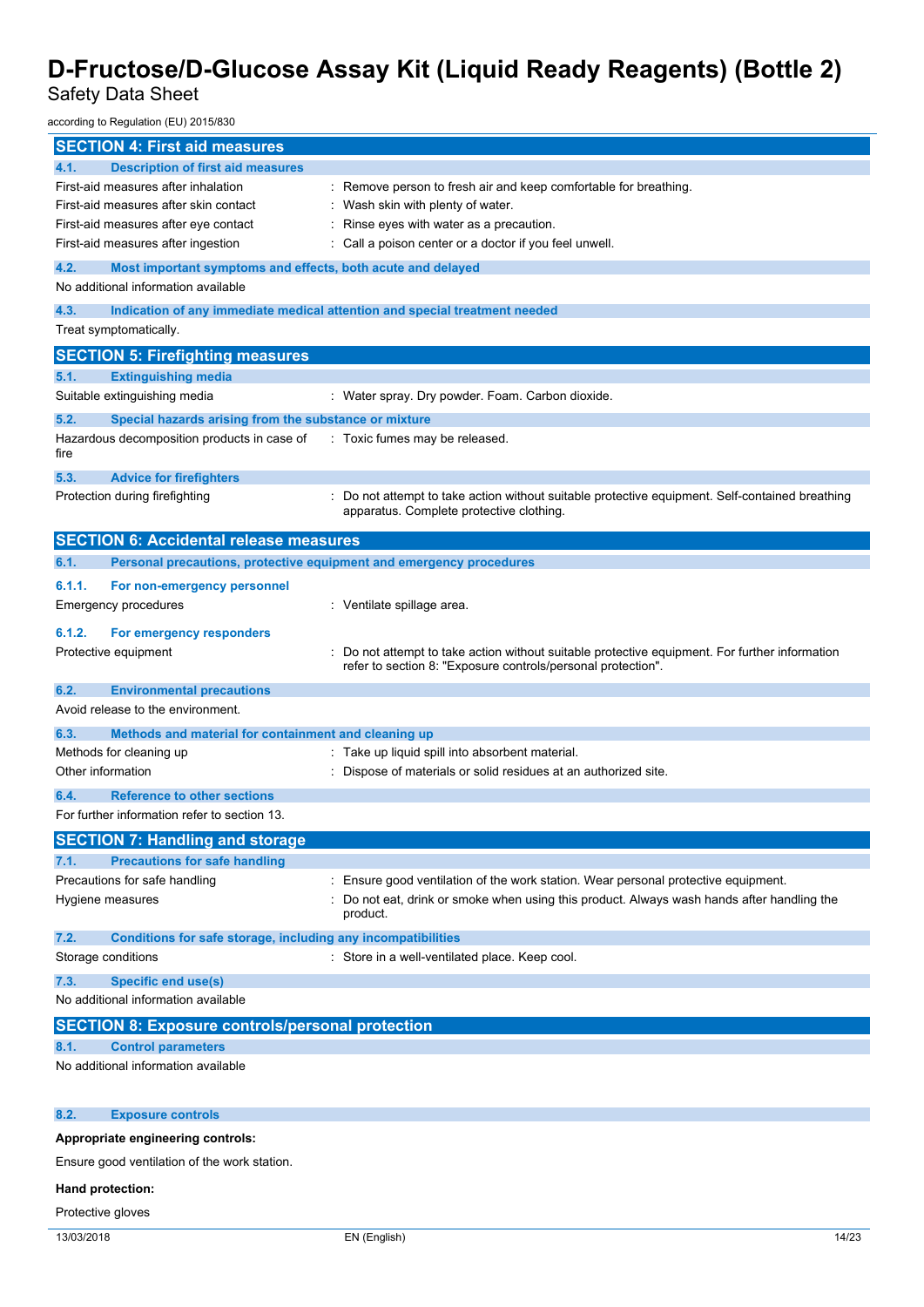Safety Data Sheet

according to Regulation (EU) 2015/830

| Type              | <b>Material</b>      | Permeatior  | ∈(mm`<br>Thickness . | Penetration | Standard |
|-------------------|----------------------|-------------|----------------------|-------------|----------|
| Disposable gloves | Nitrile rubber (NBR) | 60 minutes) |                      | 5۰. ،<br>-  | $4 - 2$  |

### **Eye protection:**

### Safety glasses

| Type           | Use     | <b>Characteristics</b> | <b>Standard</b> |
|----------------|---------|------------------------|-----------------|
| Safety glasses | Droplet | With<br>side shields   | <b>EN 166</b>   |

#### **Skin and body protection:**

Wear suitable protective clothing

| <b>Type</b> | Standard |
|-------------|----------|
| Lab coat    |          |

#### **Respiratory protection:**

In case of insufficient ventilation, wear suitable respiratory equipment

| <b>Device</b> | Filter type | <b>Condition</b>                | <b>Standard</b> |
|---------------|-------------|---------------------------------|-----------------|
| Dust mask     | Type P1     | Protection for Liquid particles | EN 143, EN 149  |



#### **Environmental exposure controls:**

Avoid release to the environment.

| <b>SECTION 9: Physical and chemical properties</b>    |
|-------------------------------------------------------|
| Information on basic physical and chemical properties |
| Liquid                                                |
| No data available                                     |
| No data available                                     |
| No data available                                     |
| No data available                                     |
| No data available                                     |
| Not applicable                                        |
| No data available                                     |
| No data available                                     |
| No data available                                     |
| No data available                                     |
| No data available                                     |
| Not applicable                                        |
| No data available                                     |
| No data available                                     |
| No data available                                     |
| Soluble in water.                                     |
| No data available                                     |
| No data available                                     |
| No data available                                     |
| No data available                                     |
| No data available                                     |
|                                                       |
|                                                       |
|                                                       |
|                                                       |
|                                                       |
|                                                       |

The product is non-reactive under normal conditions of use, storage and transport.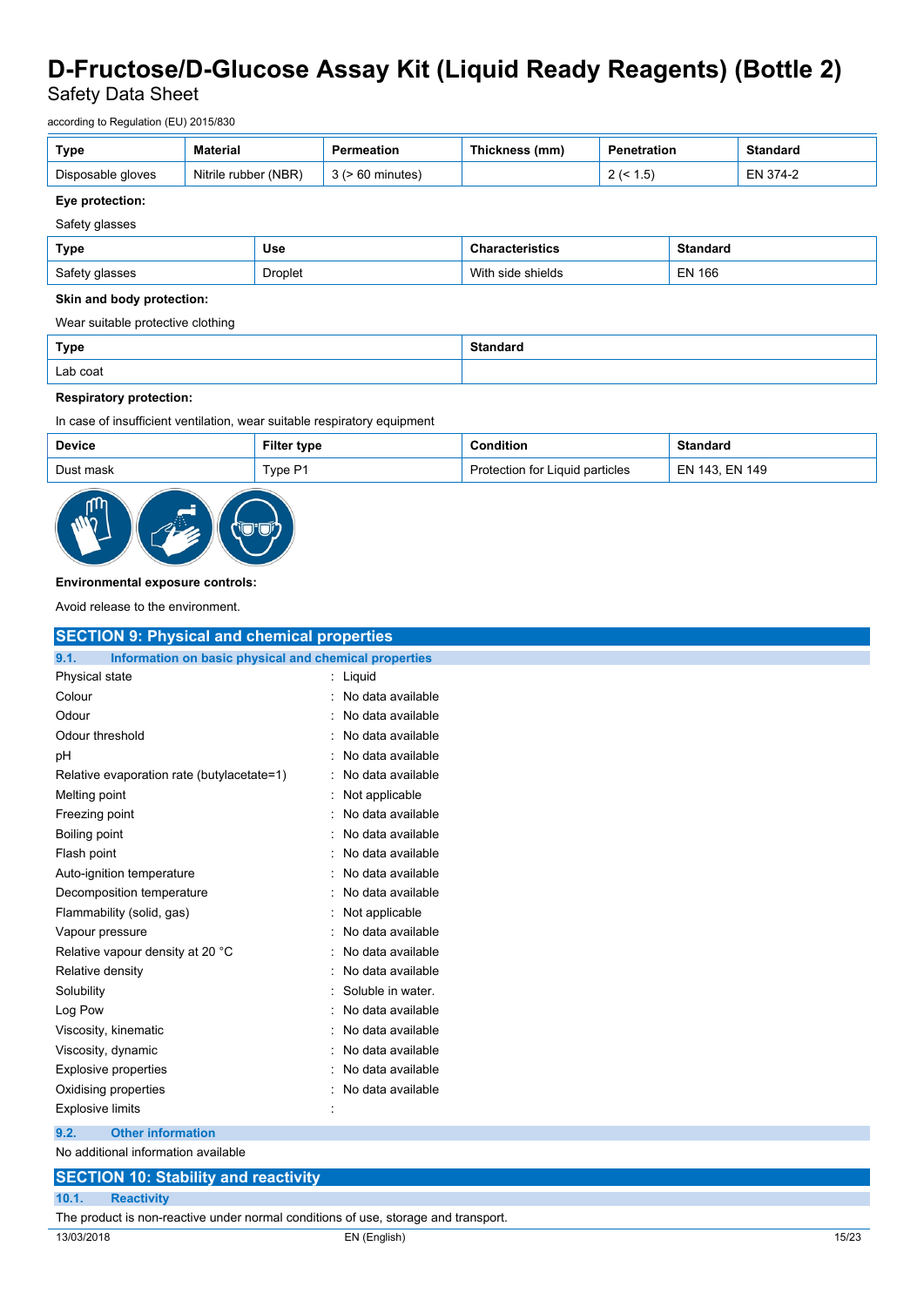# Safety Data Sheet

according to Regulation (EU) 2015/830

| 10.2.  | <b>Chemical stability</b>                                                                            |
|--------|------------------------------------------------------------------------------------------------------|
|        | Stable under normal conditions.                                                                      |
|        |                                                                                                      |
| 10.3.  | <b>Possibility of hazardous reactions</b>                                                            |
|        | Contact with acids liberates very toxic gas.                                                         |
| 10.4.  | <b>Conditions to avoid</b>                                                                           |
|        | None under recommended storage and handling conditions (see section 7).                              |
| 10.5.  | Incompatible materials                                                                               |
| Acids. |                                                                                                      |
| 10.6.  | <b>Hazardous decomposition products</b>                                                              |
|        | Under normal conditions of storage and use, hazardous decomposition products should not be produced. |

| <b>SECTION 11: Toxicological information</b>  |                  |
|-----------------------------------------------|------------------|
| Information on toxicological effects<br>11.1. |                  |
| Acute toxicity (oral)                         | Not classified   |
| Acute toxicity (dermal)                       | Not classified   |
| Acute toxicity (inhalation)                   | : Not classified |
| Skin corrosion/irritation                     | : Not classified |
| Serious eye damage/irritation                 | : Not classified |
| Respiratory or skin sensitisation             | Not classified   |
| Germ cell mutagenicity                        | : Not classified |
| Carcinogenicity                               | : Not classified |
| Reproductive toxicity                         | : Not classified |
| STOT-single exposure                          | Not classified   |
| STOT-repeated exposure                        | Not classified   |
| Aspiration hazard                             | : Not classified |

| <b>SECTION 12: Ecological information</b> |                                                                                                                            |
|-------------------------------------------|----------------------------------------------------------------------------------------------------------------------------|
| 12.1.<br><b>Toxicity</b>                  |                                                                                                                            |
| Ecology - general                         | : The product is not considered harmful to aquatic organisms nor to cause long-term adverse<br>effects in the environment. |
| Acute aguatic toxicity                    | : Not classified                                                                                                           |
| Chronic aquatic toxicity                  | : Not classified                                                                                                           |

| 12.2. | <b>Persistence and degradability</b>         |                                                                                             |  |  |
|-------|----------------------------------------------|---------------------------------------------------------------------------------------------|--|--|
|       | 3-morpholinopropanesulfonic acid (1132-61-2) |                                                                                             |  |  |
|       | Persistence and degradability                | Biodegradability in water: no data available.                                               |  |  |
| 12.3. | <b>Bioaccumulative potential</b>             |                                                                                             |  |  |
|       | 3-morpholinopropanesulfonic acid (1132-61-2) |                                                                                             |  |  |
|       | Bioaccumulative potential                    | Not established.                                                                            |  |  |
| 12.4. | <b>Mobility in soil</b>                      |                                                                                             |  |  |
|       | No additional information available          |                                                                                             |  |  |
| 12.5. | <b>Results of PBT and vPvB assessment</b>    |                                                                                             |  |  |
|       | No additional information available          |                                                                                             |  |  |
| 12.6. | <b>Other adverse effects</b>                 |                                                                                             |  |  |
|       | No additional information available          |                                                                                             |  |  |
|       | <b>SECTION 13: Disposal considerations</b>   |                                                                                             |  |  |
| 13.1. | <b>Waste treatment methods</b>               |                                                                                             |  |  |
|       | Waste treatment methods                      | Dispose of contents/container in accordance with licensed collector's sorting instructions. |  |  |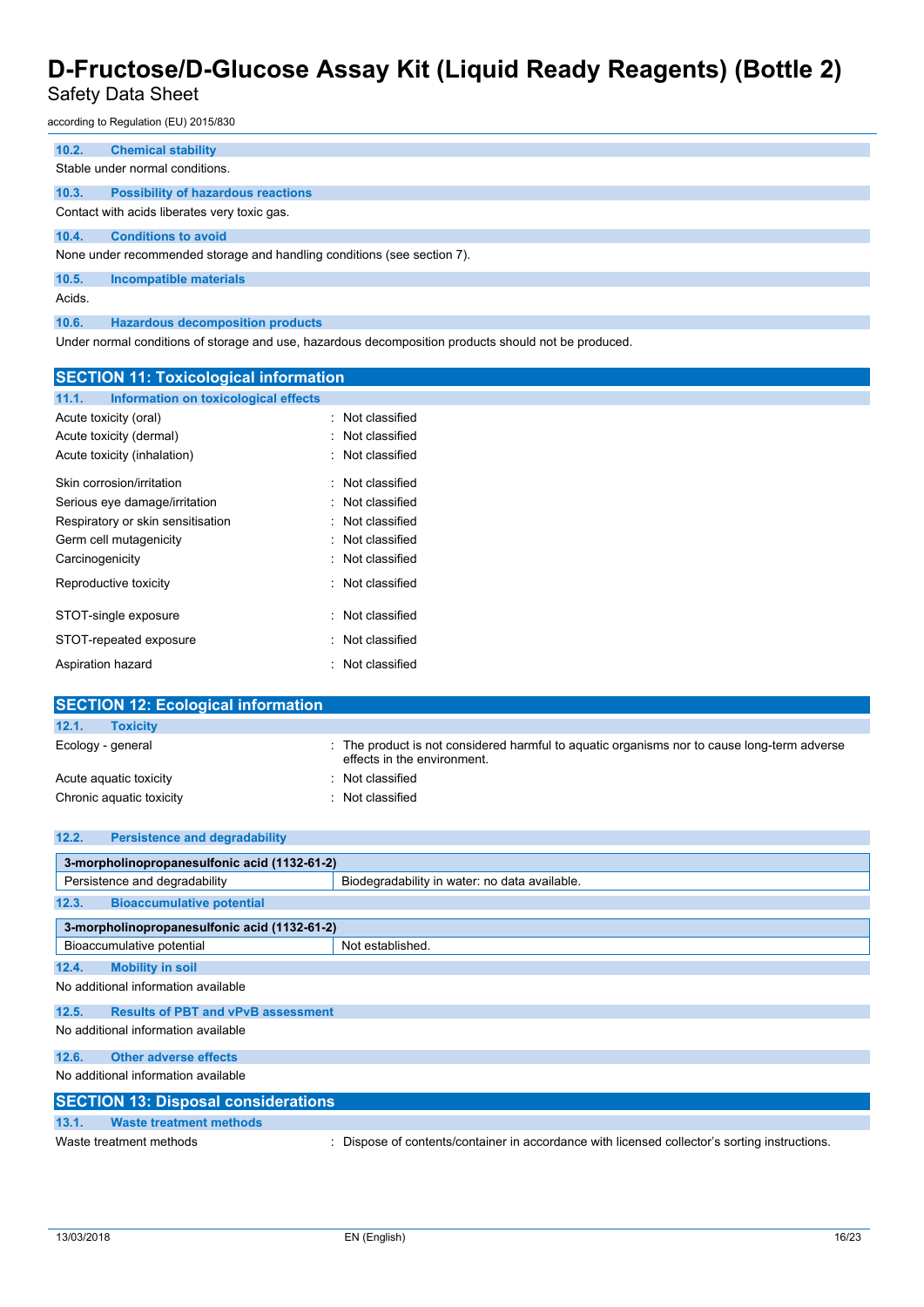Safety Data Sheet

according to Regulation (EU) 2015/830

| <b>SECTION 14: Transport information</b>         |                |  |
|--------------------------------------------------|----------------|--|
| In accordance with ADR / RID / IMDG / IATA / ADN |                |  |
| <b>ADR</b>                                       | <b>IATA</b>    |  |
| 14.1.<br><b>UN number</b>                        |                |  |
| Not applicable                                   | Not applicable |  |
| 14.2.<br>UN proper shipping name                 |                |  |
| Not applicable                                   | Not applicable |  |
| <b>Transport hazard class(es)</b><br>14.3.       |                |  |
| Not applicable                                   | Not applicable |  |
| 14.4.<br><b>Packing group</b>                    |                |  |
| Not applicable                                   | Not applicable |  |
| <b>Environmental hazards</b><br>14.5.            |                |  |
| Not applicable                                   | Not applicable |  |
| No supplementary information available           |                |  |

#### **14.6. Special precautions for user**

#### **- Overland transport**

Not applicable

#### **- Air transport**

## Not applicable

**14.7. Transport in bulk according to Annex II of Marpol and the IBC Code**

#### Not applicable

## **SECTION 15: Regulatory information**

**15.1. Safety, health and environmental regulations/legislation specific for the substance or mixture**

### **15.1.1. EU-Regulations**

Contains no REACH substances with Annex XVII restrictions Contains no substance on the REACH candidate list Contains no REACH Annex XIV substances

#### **15.1.2. National regulations**

No additional information available

#### **15.2. Chemical safety assessment**

No chemical safety assessment has been carried out

# **SECTION 16: Other information**

#### Full text of H- and EUH-statements:

| Eye Irrit. 2  | Serious eye damage/eye irritation, Category 2                                              |
|---------------|--------------------------------------------------------------------------------------------|
| Skin Irrit. 2 | Skin corrosion/irritation, Category 2                                                      |
| STOT SE 3     | Specific target organ toxicity - Single exposure, Category 3, Respiratory tract irritation |
| H315          | Causes skin irritation.                                                                    |
| H319          | Causes serious eye irritation                                                              |
| H335          | May cause respiratory irritation.                                                          |
| <b>EUH032</b> | Contact with acids liberates very toxic gas.                                               |
| <b>EUH210</b> | Safety data sheet available on request.                                                    |

### SDS EU (REACH Annex II)

This information is based on our current knowledge and is intended to describe the product for the purposes of health, safety and environmental requirements only. It should not therefore be<br>construed as guaranteeing any sp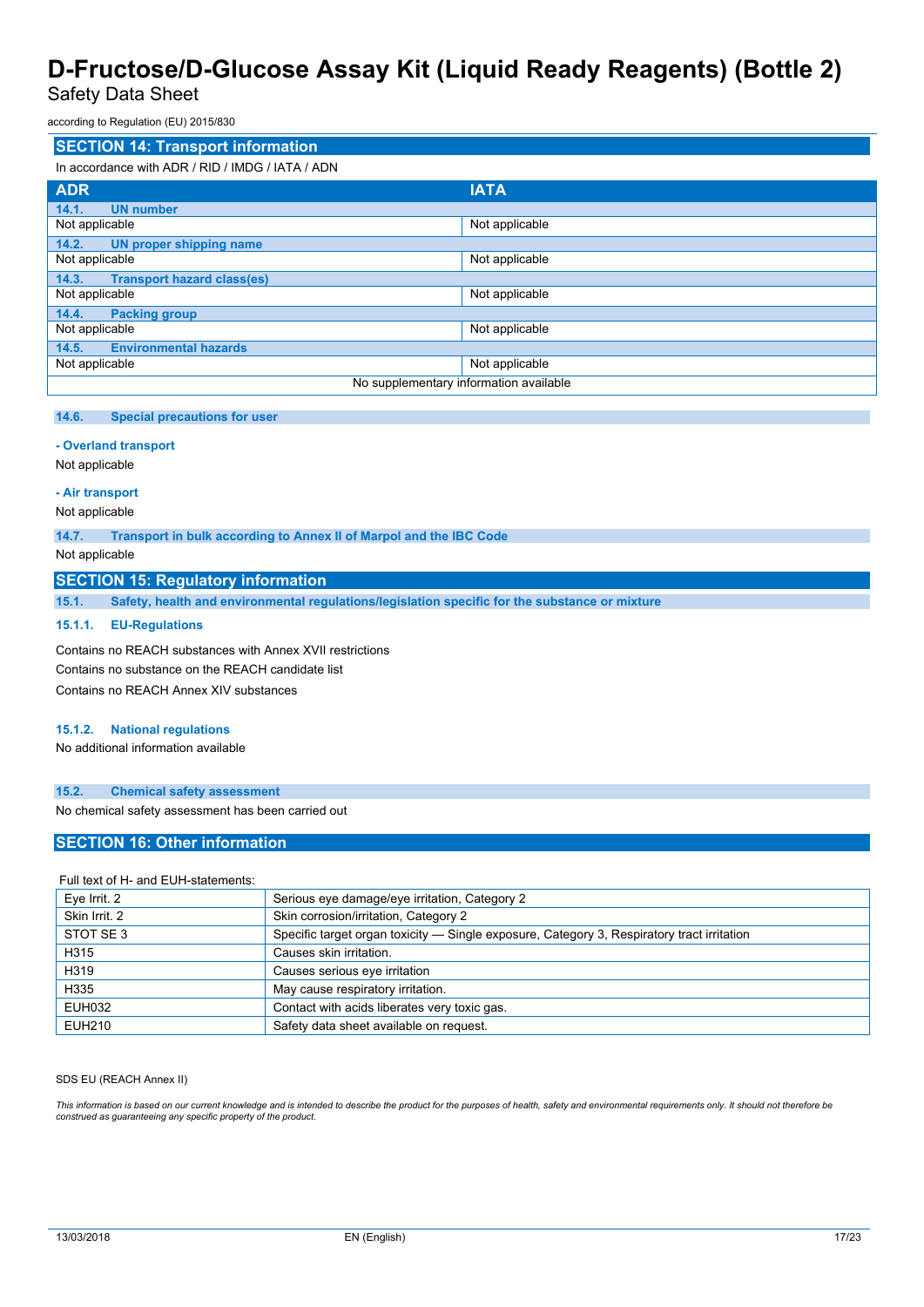

Safety Data Sheet

according to Regulation (EU) 2015/830 Date of issue: 05/06/2013 Revision date: 05/12/2017 Supersedes: 05/09/2016 Version: 1.3

|                     |                                                                         | SECTION 1: Identification of the substance/mixture and of the company/undertaking                                                    |  |
|---------------------|-------------------------------------------------------------------------|--------------------------------------------------------------------------------------------------------------------------------------|--|
| 1.1.                | <b>Product identifier</b>                                               |                                                                                                                                      |  |
| <b>Product form</b> |                                                                         | : Mixture                                                                                                                            |  |
| Product name        |                                                                         | : D-Fructose/D-Glucose Assay Kit (Liquid Ready Reagents) (Bottle 1)                                                                  |  |
| Product code        |                                                                         | : K-FRGLQR (Bottle 1)                                                                                                                |  |
|                     |                                                                         |                                                                                                                                      |  |
| 1.2.                |                                                                         | Relevant identified uses of the substance or mixture and uses advised against                                                        |  |
| 1.2.1.              | <b>Relevant identified uses</b>                                         |                                                                                                                                      |  |
|                     | Industrial/Professional use spec                                        | : For professional use only                                                                                                          |  |
|                     | Use of the substance/mixture                                            | : Use as laboratory reagent                                                                                                          |  |
| 1.2.2.              | <b>Uses advised against</b>                                             |                                                                                                                                      |  |
|                     | No additional information available                                     |                                                                                                                                      |  |
| 1.3.                | Details of the supplier of the safety data sheet                        |                                                                                                                                      |  |
| Megazyme            |                                                                         |                                                                                                                                      |  |
|                     | <b>Bray Business Park</b>                                               |                                                                                                                                      |  |
|                     | A98 YV29 Bray - Ireland                                                 |                                                                                                                                      |  |
|                     | T +353 12861220 - F +353 12861264<br>cs@megazyme.com - www.megazyme.com |                                                                                                                                      |  |
| 1.4.                | <b>Emergency telephone number</b>                                       |                                                                                                                                      |  |
|                     | Emergency number                                                        | $: +353$ 12861220 [9 am to 5 pm GMT - Monday to Friday]                                                                              |  |
|                     |                                                                         |                                                                                                                                      |  |
|                     | <b>SECTION 2: Hazards identification</b>                                |                                                                                                                                      |  |
| 2.1.                | <b>Classification of the substance or mixture</b>                       |                                                                                                                                      |  |
|                     | Classification according to Regulation (EC) No. 1272/2008 [CLP]         |                                                                                                                                      |  |
|                     | Skin corrosion/irritation, Category 2                                   | H315                                                                                                                                 |  |
|                     | Serious eye damage/eye irritation, Category H318                        |                                                                                                                                      |  |
|                     | Reproductive toxicity, Category 1B                                      | H360                                                                                                                                 |  |
|                     |                                                                         |                                                                                                                                      |  |
|                     | Full text of H statements : see section 16                              |                                                                                                                                      |  |
|                     |                                                                         |                                                                                                                                      |  |
|                     | Adverse physicochemical, human health and environmental effects         |                                                                                                                                      |  |
|                     |                                                                         | May damage fertility or the unborn child. Causes skin irritation. Causes serious eye damage.                                         |  |
| 2.2.                | <b>Label elements</b>                                                   |                                                                                                                                      |  |
|                     | Labelling according to Regulation (EC) No. 1272/2008 [CLP]              |                                                                                                                                      |  |
|                     | Hazard pictograms (CLP)                                                 |                                                                                                                                      |  |
|                     |                                                                         |                                                                                                                                      |  |
|                     |                                                                         |                                                                                                                                      |  |
|                     |                                                                         |                                                                                                                                      |  |
|                     |                                                                         | GHS05<br>GHS08                                                                                                                       |  |
|                     | Signal word (CLP)                                                       | Danger                                                                                                                               |  |
|                     | Hazardous ingredients                                                   | imidazole                                                                                                                            |  |
|                     | Hazard statements (CLP)                                                 | : H315 - Causes skin irritation.                                                                                                     |  |
|                     |                                                                         | H318 - Causes serious eye damage.                                                                                                    |  |
|                     |                                                                         | H360 - May damage fertility or the unborn child.                                                                                     |  |
|                     | Precautionary statements (CLP)                                          | : P201 - Obtain special instructions before use.<br>P202 - Do not handle until all safety precautions have been read and understood. |  |

P264 - Wash hands thoroughly after handling.

P302+P352 - IF ON SKIN: Wash with plenty of water.

contact lenses, if present and easy to do. Continue rinsing.

P280 - Wear eye protection, protective clothing, protective gloves

P305+P351+P338 - IF IN EYES: Rinse cautiously with water for several minutes. Remove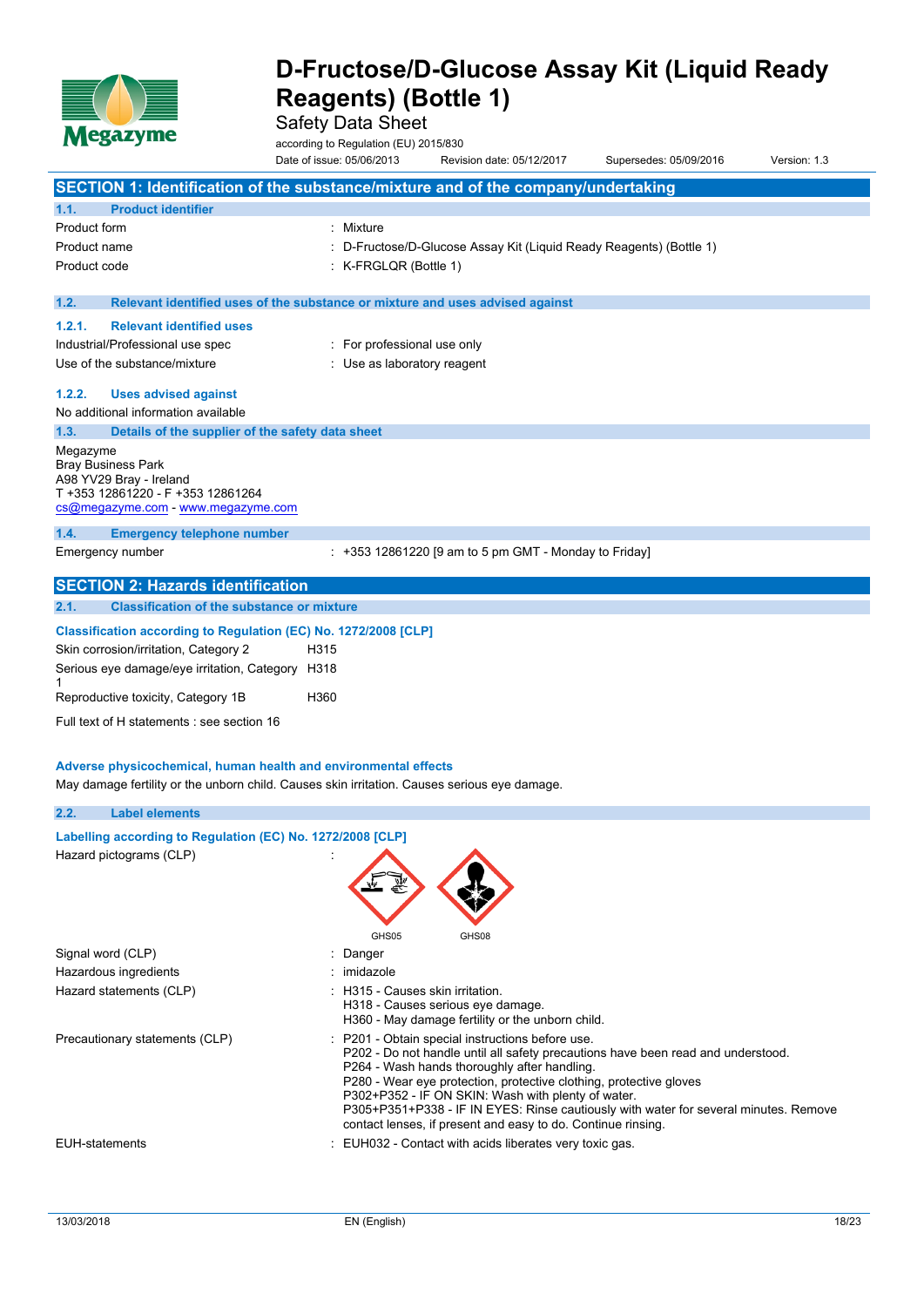Safety Data Sheet

according to Regulation (EU) 2015/830

| Labelling according to: exemption for packages of a capacity of 125ml or less |                                                                                                                                                                                                                                                                                                                                                                                                                                                                                                                                                                                                                                                                                                               |
|-------------------------------------------------------------------------------|---------------------------------------------------------------------------------------------------------------------------------------------------------------------------------------------------------------------------------------------------------------------------------------------------------------------------------------------------------------------------------------------------------------------------------------------------------------------------------------------------------------------------------------------------------------------------------------------------------------------------------------------------------------------------------------------------------------|
| Hazard pictograms (CLP)                                                       |                                                                                                                                                                                                                                                                                                                                                                                                                                                                                                                                                                                                                                                                                                               |
|                                                                               | GHS08<br>GHS05                                                                                                                                                                                                                                                                                                                                                                                                                                                                                                                                                                                                                                                                                                |
| Signal word (CLP)                                                             | Danger                                                                                                                                                                                                                                                                                                                                                                                                                                                                                                                                                                                                                                                                                                        |
| Hazardous ingredients                                                         | : imidazole                                                                                                                                                                                                                                                                                                                                                                                                                                                                                                                                                                                                                                                                                                   |
| Hazard statements (CLP)                                                       | : H318 - Causes serious eye damage.<br>H360 - May damage fertility or the unborn child.                                                                                                                                                                                                                                                                                                                                                                                                                                                                                                                                                                                                                       |
| Precautionary statements (CLP)                                                | : P201 - Obtain special instructions before use.<br>P202 - Do not handle until all safety precautions have been read and understood.<br>P280 - Wear protective gloves/protective clothing/eye protection/face protection<br>P305+P351+P338 - IF IN EYES: Rinse cautiously with water for several minutes. Remove<br>contact lenses, if present and easy to do. Continue rinsing.<br>P308+P313 - IF exposed or concerned: Get medical advice/attention.<br>P310 - Immediately call a POISON CENTRE/doctor/<br>P405 - Store locked up.<br>P501 - Dispose of contents/container to hazardous or special waste collection point, in<br>accordance with local, regional, national and/or international regulation. |
| <b>EUH-statements</b>                                                         | : EUH032 - Contact with acids liberates very toxic gas.                                                                                                                                                                                                                                                                                                                                                                                                                                                                                                                                                                                                                                                       |

# **2.3. Other hazards**

### No additional information available

|                | <b>SECTION 3: Composition/information on ingredients</b> |
|----------------|----------------------------------------------------------|
| 3.1.           | <b>Substances</b>                                        |
| Not applicable |                                                          |

## **3.2. Mixtures**

| <b>Name</b>                                                         | <b>Product identifier</b>                                                 | $\frac{9}{6}$ | <b>Classification according to</b><br><b>Regulation (EC) No.</b><br>1272/2008 [CLP] |
|---------------------------------------------------------------------|---------------------------------------------------------------------------|---------------|-------------------------------------------------------------------------------------|
| imidazole                                                           | (CAS-No.) 288-32-4<br>(EC-No.) 206-019-2<br>(EC Index-No.) 613-319-00-0   | 1 - 5         | Acute Tox. 4 (Oral), H302<br>Skin Corr. 1C. H314<br>Repr. 1B, H360D                 |
| sodium azide<br>substance with a Community workplace exposure limit | (CAS-No.) 26628-22-8<br>(EC-No.) 247-852-1<br>(EC Index-No.) 011-004-00-7 | < 0.1         | Acute Tox. 2 (Oral), H300<br>Aquatic Acute 1, H400<br>Aquatic Chronic 1, H410       |

Full text of H-statements: see section 16

| <b>SECTION 4: First aid measures</b>                                |                                                                                                                                                         |
|---------------------------------------------------------------------|---------------------------------------------------------------------------------------------------------------------------------------------------------|
| <b>Description of first aid measures</b><br>4.1.                    |                                                                                                                                                         |
| First-aid measures general                                          | : IF exposed or concerned: Get medical advice/attention.                                                                                                |
| First-aid measures after inhalation                                 | : Remove person to fresh air and keep comfortable for breathing.                                                                                        |
| First-aid measures after skin contact                               | : Wash skin with plenty of water. Take off contaminated clothing. If skin irritation occurs: Get<br>medical advice/attention.                           |
| First-aid measures after eye contact                                | : Rinse cautiously with water for several minutes. Remove contact lenses, if present and easy to<br>do. Continue rinsing. Call a physician immediately. |
| First-aid measures after ingestion                                  | : Call a poison center or a doctor if you feel unwell.                                                                                                  |
| 4.2.<br>Most important symptoms and effects, both acute and delayed |                                                                                                                                                         |
| Symptoms/effects after skin contact                                 | $:$ Irritation                                                                                                                                          |
| Symptoms/effects after eye contact                                  | : Serious damage to eyes.                                                                                                                               |
| 4.3.                                                                | Indication of any immediate medical attention and special treatment needed                                                                              |
| Treat symptomatically.                                              |                                                                                                                                                         |
| <b>SECTION 5: Firefighting measures</b>                             |                                                                                                                                                         |
| 5.1.<br><b>Extinguishing media</b>                                  |                                                                                                                                                         |
| Suitable extinguishing media                                        | : Water spray. Dry powder. Foam. Carbon dioxide.                                                                                                        |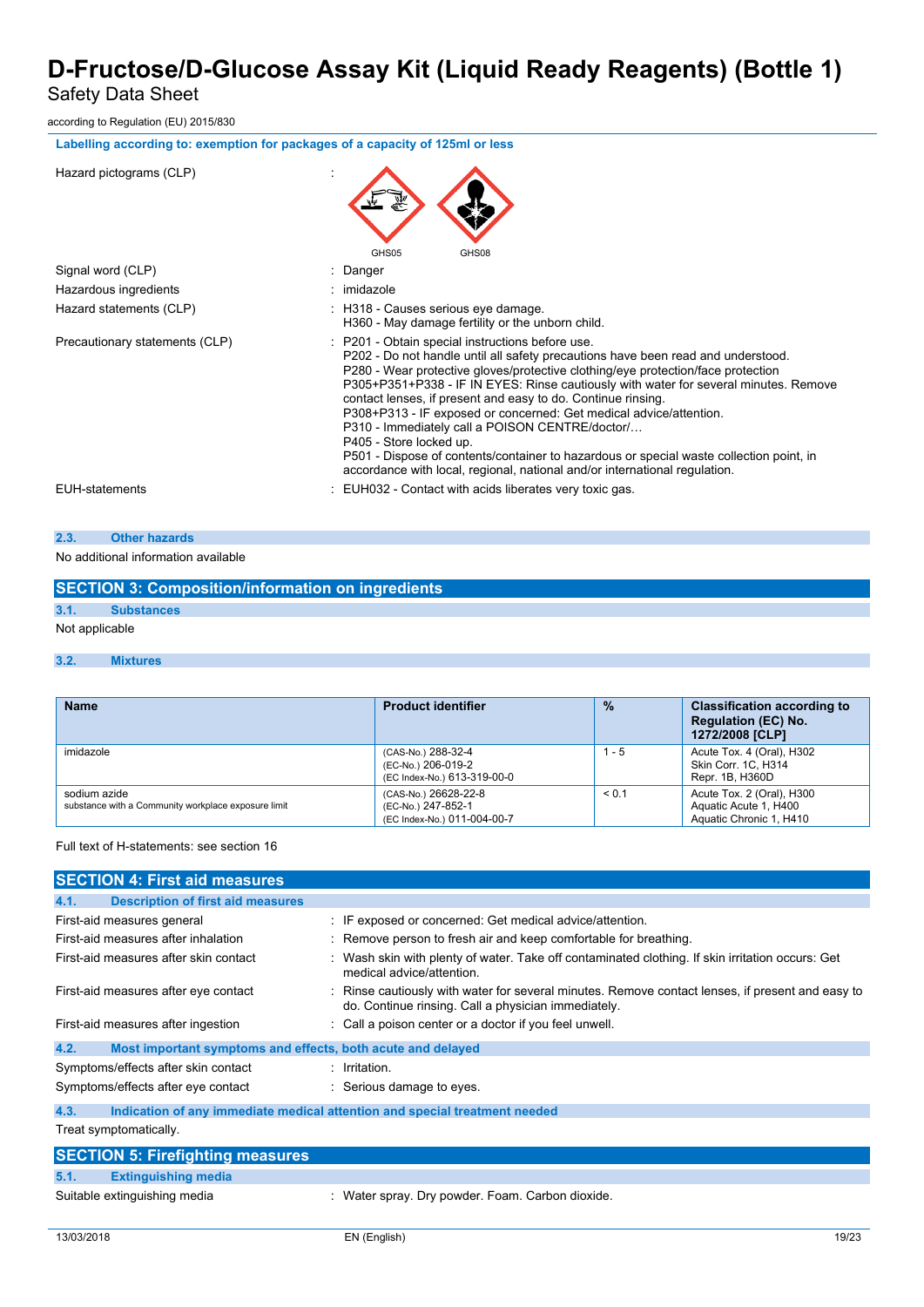Safety Data Sheet

according to Regulation (EU) 2015/830

| 5.2.              | Special hazards arising from the substance or mixture               |                                                                                                                                                                                                                                            |  |
|-------------------|---------------------------------------------------------------------|--------------------------------------------------------------------------------------------------------------------------------------------------------------------------------------------------------------------------------------------|--|
| fire              | Hazardous decomposition products in case of                         | : Toxic fumes may be released.                                                                                                                                                                                                             |  |
| 5.3.              | <b>Advice for firefighters</b>                                      |                                                                                                                                                                                                                                            |  |
|                   | Protection during firefighting                                      | Do not attempt to take action without suitable protective equipment. Self-contained breathing<br>apparatus. Complete protective clothing.                                                                                                  |  |
|                   | <b>SECTION 6: Accidental release measures</b>                       |                                                                                                                                                                                                                                            |  |
| 6.1.              | Personal precautions, protective equipment and emergency procedures |                                                                                                                                                                                                                                            |  |
| 6.1.1.            | For non-emergency personnel                                         |                                                                                                                                                                                                                                            |  |
|                   | <b>Emergency procedures</b>                                         | Only qualified personnel equipped with suitable protective equipment may intervene.                                                                                                                                                        |  |
| 6.1.2.            | For emergency responders                                            |                                                                                                                                                                                                                                            |  |
|                   | Protective equipment                                                | Do not attempt to take action without suitable protective equipment. For further information<br>refer to section 8: "Exposure controls/personal protection".                                                                               |  |
| 6.2.              | <b>Environmental precautions</b>                                    |                                                                                                                                                                                                                                            |  |
|                   |                                                                     | Avoid release to the environment. Notify authorities if product enters sewers or public waters.                                                                                                                                            |  |
| 6.3.              | Methods and material for containment and cleaning up                |                                                                                                                                                                                                                                            |  |
|                   | Methods for cleaning up                                             | Take up liquid spill into absorbent material. Notify authorities if product enters sewers or public<br>waters.                                                                                                                             |  |
| Other information |                                                                     | Dispose of materials or solid residues at an authorized site.                                                                                                                                                                              |  |
| 6.4.              | <b>Reference to other sections</b>                                  |                                                                                                                                                                                                                                            |  |
|                   | For further information refer to section 13.                        |                                                                                                                                                                                                                                            |  |
|                   | <b>SECTION 7: Handling and storage</b>                              |                                                                                                                                                                                                                                            |  |
| 7.1.              | <b>Precautions for safe handling</b>                                |                                                                                                                                                                                                                                            |  |
|                   | Precautions for safe handling                                       | Ensure good ventilation of the work station. Obtain special instructions before use. Do not<br>handle until all safety precautions have been read and understood. Wear personal protective<br>equipment. Avoid contact with skin and eyes. |  |
|                   | Hygiene measures                                                    | Separate working clothes from town clothes. Launder separately. Wash contaminated clothing<br>before reuse. Do not eat, drink or smoke when using this product. Always wash hands after<br>handling the product.                           |  |
| 7.2.              | Conditions for safe storage, including any incompatibilities        |                                                                                                                                                                                                                                            |  |
|                   | Storage conditions                                                  | : Store locked up. Store in a well-ventilated place. Keep cool.                                                                                                                                                                            |  |
| 7.3.              | <b>Specific end use(s)</b>                                          |                                                                                                                                                                                                                                            |  |
|                   | No additional information available                                 |                                                                                                                                                                                                                                            |  |
|                   | <b>SECTION 8: Exposure controls/personal protection</b>             |                                                                                                                                                                                                                                            |  |
| 8.1.              | <b>Control parameters</b>                                           |                                                                                                                                                                                                                                            |  |

| sodium azide (26628-22-8) |                                 |                                 |
|---------------------------|---------------------------------|---------------------------------|
| EU                        | Local name                      | Sodium azide                    |
| <b>EU</b>                 | IOELV TWA (mg/m <sup>3</sup> )  | $0.1 \,\mathrm{mq/m^3}$         |
| EU                        | IOELV STEL (mg/m <sup>3</sup> ) | $0.3 \text{ mg/m}^3$            |
| <b>EU</b>                 | <b>Notes</b>                    | Skin                            |
| EU                        | Regulatory reference            | COMMISSION DIRECTIVE 2000/39/EC |

# **8.2. Exposure controls**

## **Appropriate engineering controls:**

Ensure good ventilation of the work station.

### **Hand protection:**

Protective gloves

| <b>Type</b>       | <b>Material</b>      | Permeation          | <b>Thickness</b><br>(mm) | Penetration | <b>Standard</b> |
|-------------------|----------------------|---------------------|--------------------------|-------------|-----------------|
| Disposable gloves | Nitrile rubber (NBR) | 's (> 60 minutes) ، |                          | י כ. ו      | $1374-2$<br>EΝ  |

# **Eye protection:**

Safety glasses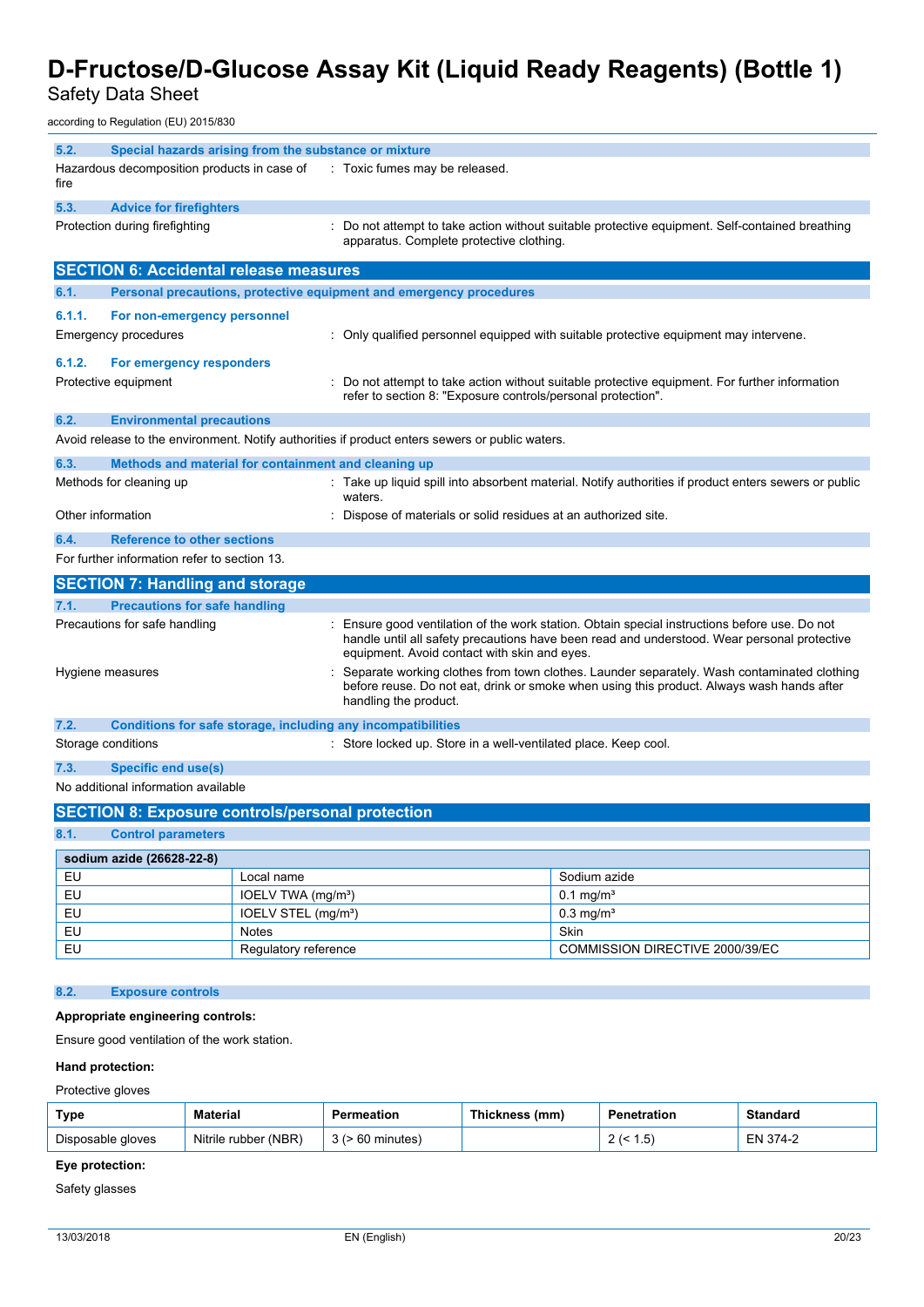Safety Data Sheet

according to Regulation (EU) 2015/830

| Type                                  | Use     | istics                  | iuai u        |
|---------------------------------------|---------|-------------------------|---------------|
| Safety<br><sup>,</sup> glasses<br>ں ر | Droplet | With<br>shields<br>side | <b>EN 166</b> |

### **Skin and body protection:**

Wear suitable protective clothing

| Type     | <b>Standard</b><br>. |
|----------|----------------------|
| Lab coat |                      |

## **Respiratory protection:**

In case of insufficient ventilation, wear suitable respiratory equipment. [In case of inadequate ventilation] wear respiratory protection.

| Device    | Filter type | :onditior                       | Standard       |
|-----------|-------------|---------------------------------|----------------|
| Dust mask | Type P1     | Protection for Liquid particles | EN 143. EN 149 |



#### **Environmental exposure controls:**

Avoid release to the environment.

| <b>SECTION 9: Physical and chemical properties</b>                                 |                   |
|------------------------------------------------------------------------------------|-------------------|
| Information on basic physical and chemical properties<br>9.1.                      |                   |
| Physical state                                                                     | : Liquid          |
| Colour                                                                             | No data available |
| Odour                                                                              | No data available |
| Odour threshold                                                                    | No data available |
| рH                                                                                 | No data available |
| Relative evaporation rate (butylacetate=1)                                         | No data available |
| Melting point                                                                      | Not applicable    |
| Freezing point                                                                     | No data available |
| Boiling point                                                                      | No data available |
| Flash point                                                                        | No data available |
| Auto-ignition temperature                                                          | No data available |
| Decomposition temperature                                                          | No data available |
| Flammability (solid, gas)                                                          | Not applicable    |
| Vapour pressure                                                                    | No data available |
| Relative vapour density at 20 °C                                                   | No data available |
| Relative density                                                                   | No data available |
| Solubility                                                                         | Soluble in water. |
| Log Pow                                                                            | No data available |
| Viscosity, kinematic                                                               | No data available |
| Viscosity, dynamic                                                                 | No data available |
| <b>Explosive properties</b>                                                        | No data available |
| Oxidising properties                                                               | No data available |
| <b>Explosive limits</b>                                                            |                   |
| <b>Other information</b><br>9.2.                                                   |                   |
| No additional information available                                                |                   |
| <b>SECTION 10: Stability and reactivity</b>                                        |                   |
| 10.1.<br><b>Reactivity</b>                                                         |                   |
| The product is non-reactive under normal conditions of use, storage and transport. |                   |

**10.2. Chemical stability**

Stable under normal conditions.

**10.3. Possibility of hazardous reactions**

Contact with acids liberates very toxic gas.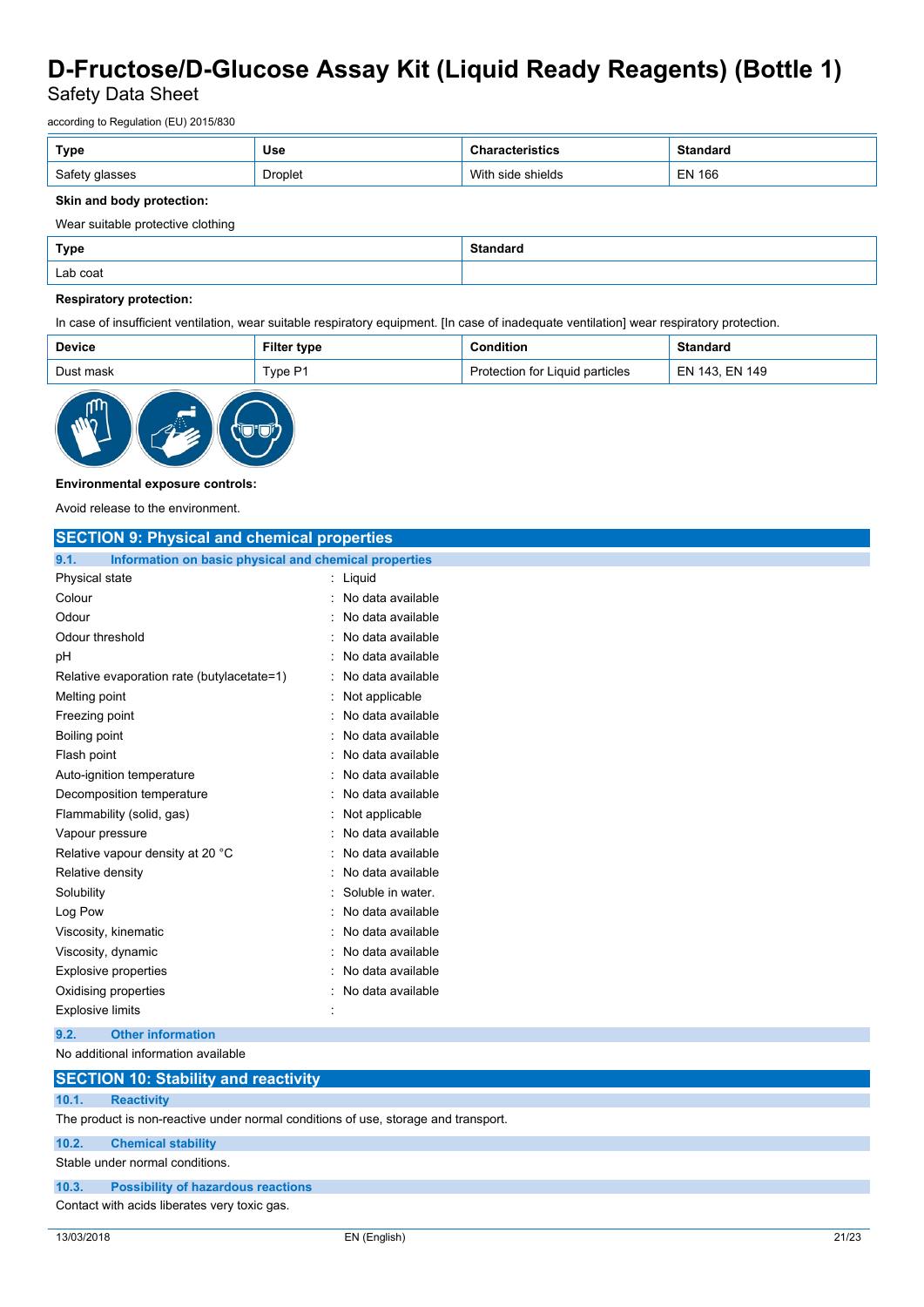# Safety Data Sheet

according to Regulation (EU) 2015/830

#### **10.4. Conditions to avoid**

None under recommended storage and handling conditions (see section 7).

### **10.5. Incompatible materials**

Acids.

**10.6. Hazardous decomposition products**

Under normal conditions of storage and use, hazardous decomposition products should not be produced.

| <b>SECTION 11: Toxicological information</b>  |                                             |
|-----------------------------------------------|---------------------------------------------|
| Information on toxicological effects<br>11.1. |                                             |
| Acute toxicity (oral)                         | : Not classified                            |
| Acute toxicity (dermal)                       | : Not classified                            |
| Acute toxicity (inhalation)                   | : Not classified                            |
| Skin corrosion/irritation                     | : Causes skin irritation.                   |
| Serious eye damage/irritation                 | : Causes serious eye damage.                |
| Respiratory or skin sensitisation             | : Not classified                            |
| Germ cell mutagenicity                        | : Not classified                            |
| Carcinogenicity                               | : Not classified                            |
| Reproductive toxicity                         | : May damage fertility or the unborn child. |
| STOT-single exposure                          | : Not classified                            |
| STOT-repeated exposure                        | : Not classified                            |
| Aspiration hazard                             | : Not classified                            |
|                                               |                                             |

|                                                  | <b>SECTION 12: Ecological information</b>  |                             |                                                                                             |  |  |
|--------------------------------------------------|--------------------------------------------|-----------------------------|---------------------------------------------------------------------------------------------|--|--|
| <b>Toxicity</b><br>12.1.                         |                                            |                             |                                                                                             |  |  |
| Ecology - general                                |                                            | effects in the environment. | The product is not considered harmful to aquatic organisms nor to cause long-term adverse   |  |  |
| Acute aquatic toxicity                           |                                            | Not classified              |                                                                                             |  |  |
| Chronic aquatic toxicity                         |                                            | Not classified              |                                                                                             |  |  |
| 12.2.                                            | <b>Persistence and degradability</b>       |                             |                                                                                             |  |  |
| No additional information available              |                                            |                             |                                                                                             |  |  |
| 12.3.                                            | <b>Bioaccumulative potential</b>           |                             |                                                                                             |  |  |
| No additional information available              |                                            |                             |                                                                                             |  |  |
| 12.4.                                            | <b>Mobility in soil</b>                    |                             |                                                                                             |  |  |
| No additional information available              |                                            |                             |                                                                                             |  |  |
| 12.5.                                            | <b>Results of PBT and vPvB assessment</b>  |                             |                                                                                             |  |  |
| No additional information available              |                                            |                             |                                                                                             |  |  |
| 12.6.                                            | <b>Other adverse effects</b>               |                             |                                                                                             |  |  |
|                                                  | No additional information available        |                             |                                                                                             |  |  |
|                                                  | <b>SECTION 13: Disposal considerations</b> |                             |                                                                                             |  |  |
| 13.1.                                            | <b>Waste treatment methods</b>             |                             |                                                                                             |  |  |
| Waste treatment methods                          |                                            |                             | Dispose of contents/container in accordance with licensed collector's sorting instructions. |  |  |
|                                                  | <b>SECTION 14: Transport information</b>   |                             |                                                                                             |  |  |
| In accordance with ADR / RID / IMDG / IATA / ADN |                                            |                             |                                                                                             |  |  |
| <b>ADR</b>                                       |                                            |                             | <b>IATA</b>                                                                                 |  |  |
| <b>UN number</b><br>14.1.                        |                                            |                             |                                                                                             |  |  |
| Not applicable                                   |                                            |                             | Not applicable                                                                              |  |  |
| 14.2.                                            | <b>UN proper shipping name</b>             |                             |                                                                                             |  |  |

**14.3. Transport hazard class(es)**

Not applicable Not applicable

Not applicable Not applicable